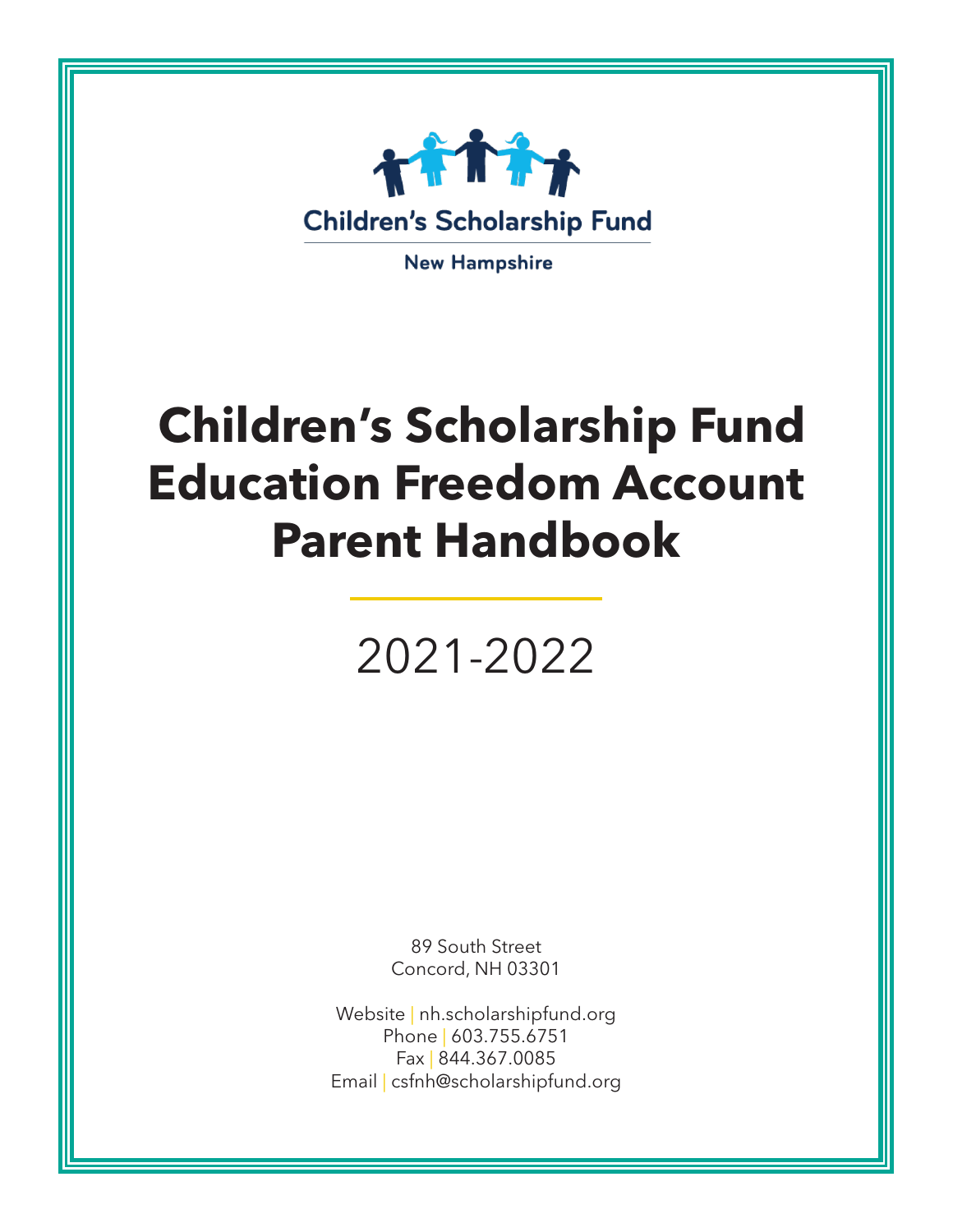# **Table of Contents**

|                                                                                                                            | 4  |
|----------------------------------------------------------------------------------------------------------------------------|----|
|                                                                                                                            | 4  |
|                                                                                                                            | 4  |
|                                                                                                                            | 4  |
|                                                                                                                            | 4  |
|                                                                                                                            | 5  |
|                                                                                                                            | 6  |
|                                                                                                                            | 6  |
|                                                                                                                            | 6  |
| Business Income from Self Employment <b>Face Access 2016</b>                                                               | 6  |
|                                                                                                                            |    |
| Public Assistance Cash/Food Stamp Income (Coupon/SNAP) _______________                                                     | 7  |
|                                                                                                                            | 7  |
|                                                                                                                            |    |
|                                                                                                                            |    |
|                                                                                                                            | 8  |
|                                                                                                                            | 8  |
|                                                                                                                            | 8  |
|                                                                                                                            | 8  |
| Students with a Qualifying Disability <b>contained a manuform of the Contract of Students with a Qualifying Disability</b> | 8  |
|                                                                                                                            | 9  |
| Requirements of Accepting EFA Funds / Responsibilities of Parents ____________                                             | 10 |
|                                                                                                                            | 10 |
| Students within the Department of Corrections __________________________________                                           | 11 |
|                                                                                                                            | 11 |
|                                                                                                                            | 11 |
|                                                                                                                            | 12 |
|                                                                                                                            | 12 |
|                                                                                                                            | 12 |
|                                                                                                                            | 12 |
| Applicants Deemed Ineligible to Participate in the EFA program ___________                                                 | 13 |
|                                                                                                                            | 13 |

H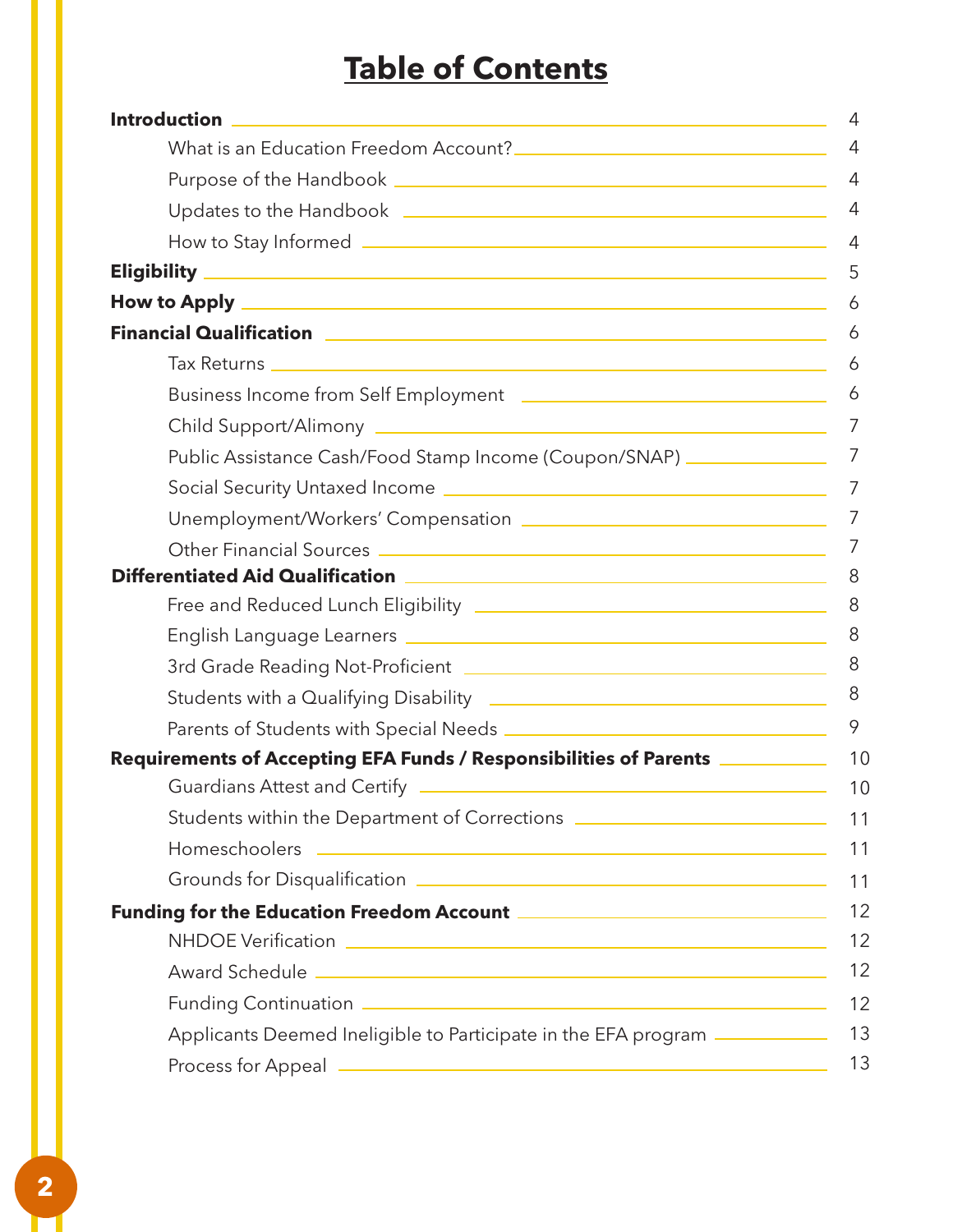| 14                                                                                                                                                                                                                                   |
|--------------------------------------------------------------------------------------------------------------------------------------------------------------------------------------------------------------------------------------|
| 14                                                                                                                                                                                                                                   |
| Duty to Review Allegations of Misuse <b>Fig. 1.1 April 2016</b> Nutries Allegations of Misuse<br>14                                                                                                                                  |
| 14                                                                                                                                                                                                                                   |
| Procedure for Appeal to the State Board of Education _____________________<br>15                                                                                                                                                     |
| 16                                                                                                                                                                                                                                   |
| 16                                                                                                                                                                                                                                   |
| 16                                                                                                                                                                                                                                   |
| 16                                                                                                                                                                                                                                   |
| 16                                                                                                                                                                                                                                   |
|                                                                                                                                                                                                                                      |
| 18                                                                                                                                                                                                                                   |
| 18                                                                                                                                                                                                                                   |
| Educational Therapy - The Content of the Content of Theorem and Therapy - The Content of the Content of Theorem and Theorem and Theorem and Theorem and Theorem and Theorem and Theorem and Theorem and Theorem and Theorem an<br>18 |
| 18                                                                                                                                                                                                                                   |
| 19                                                                                                                                                                                                                                   |
| 19                                                                                                                                                                                                                                   |
| 19                                                                                                                                                                                                                                   |
| 19                                                                                                                                                                                                                                   |
| 19                                                                                                                                                                                                                                   |
| Tuition/Fees at an Institution of Higher Education - Tuition Alleman Alleman Alleman<br>19                                                                                                                                           |
| Tuition/Fees for Summer Education & Specialized Education Programs (Allementary Computation Programs)<br>20                                                                                                                          |
| 20                                                                                                                                                                                                                                   |
| <b>Refunds</b><br><u> 1989 - Johann Stein, mars an deus Amerikaansk kommunister (* 1958)</u><br>20                                                                                                                                   |
| 20                                                                                                                                                                                                                                   |
| 21                                                                                                                                                                                                                                   |
| How to Withdraw a Student from the EFA Program Form ____________________<br>23                                                                                                                                                       |
| 24                                                                                                                                                                                                                                   |
| 24                                                                                                                                                                                                                                   |
| Parent and Education Service Provider Advisory Commission <b>Election Constants</b><br>24                                                                                                                                            |

П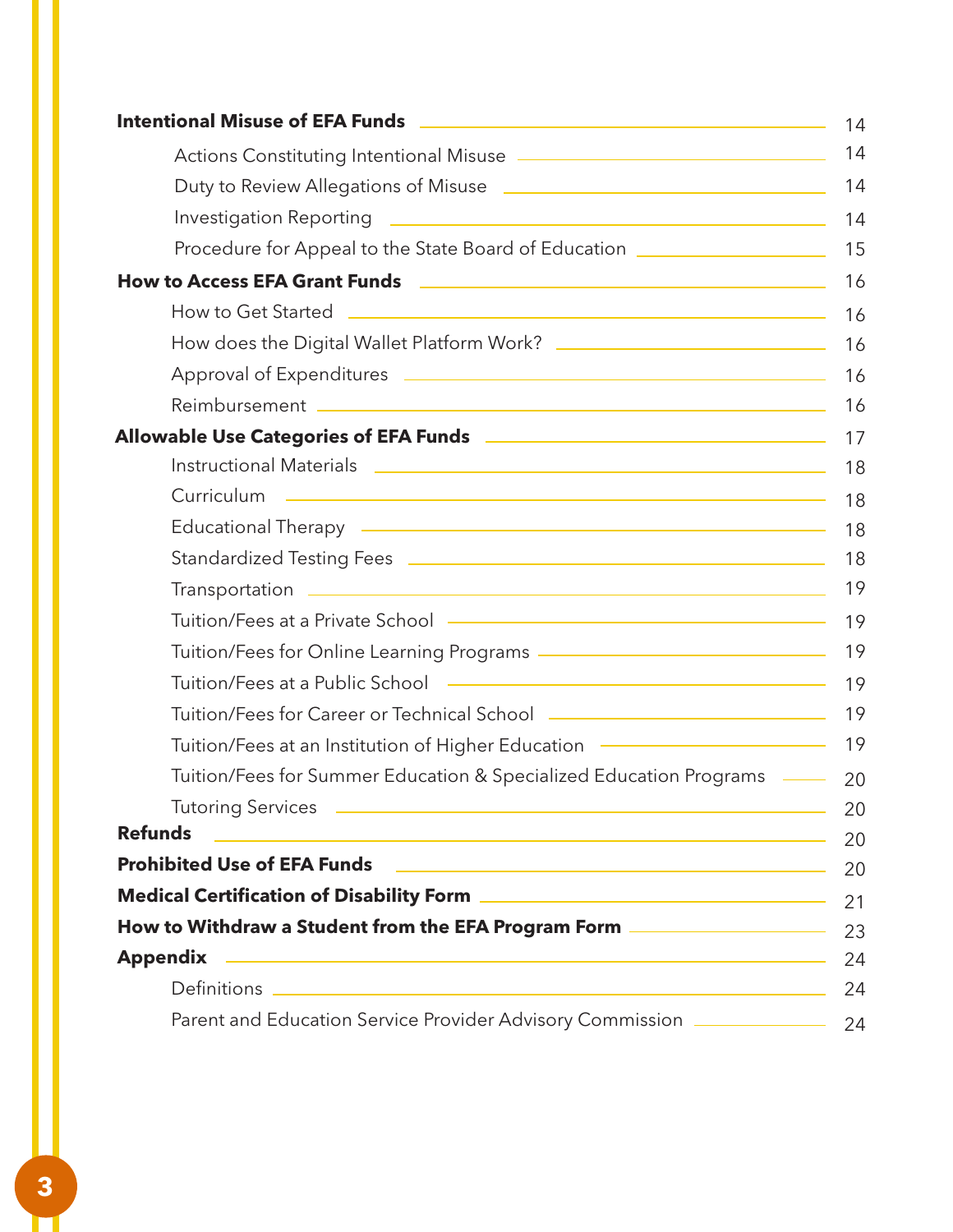## **Introduction**

## What is an Education Freedom Account?

The State of New Hampshire has passed an exciting new law intended to help expand educational opportunities available to New Hampshire children of families earning 300% of the poverty line or below. The new law has created what are called "Education Freedom Accounts" or "EFAs." EFAs will provide eligible families with a state grant of approximately \$3,400 base state adequacy aid (plus any qualifying differentiated aid that your child is eligible to receive) to spend on your children's education. Eligible expenses include such items as tuition at the school of your choice, tutoring, online learning programs, educational supplies, and other educational expenses, which are discussed in more detail below. Children's Scholarship Fund (hereinafter referred to as the scholarship organization), a 501c3 charity scholarship organization, has been authorized by the State of New Hampshire to administer these accounts.

EFAs will open up a new world of opportunity to New Hampshire families who may not otherwise have had a choice in their child's education. EFAs will empower New Hampshire families to personalize their education in new and exciting ways, allowing New Hampshire eligible students the opportunity to find the school that best fits their needs!

### Purpose of the Parent Handbook

The purpose of this handbook is to provide parents with information concerning the policies, procedures, and implementation of the EFA program. The following sections will help guide you as you utilize your Education Freedom Account.

#### Updates to the Handbook

The Parent Handbook is reviewed and updated by the scholarship organization on or before August 1st of each year. Updates to the handbook are developed in consultation with the New Hampshire Department of Education (NHDOE), parents of children in the EFA program, the Parent and Education Service Provider Advisory Commission, and the scholarship organization's internal policy and compliance team. Updates will include information relating to the policies and processes of the EFA. The scholarship organization will make every attempt to limit substantive changes to the Parent Handbook, but policies can and will be added and/or redacted in response to newly enacted legislation, administrative rule changes, and/or suggestions for best practices.

#### How to Stay Informed

Parents and students are encouraged to visit https://nh.scholarshipfund.org to stay abreast of important news. The scholarship organization will email you from csfnh@scholarshipfund.org when there are important action items and updates. Please be sure to periodically check your spam filter.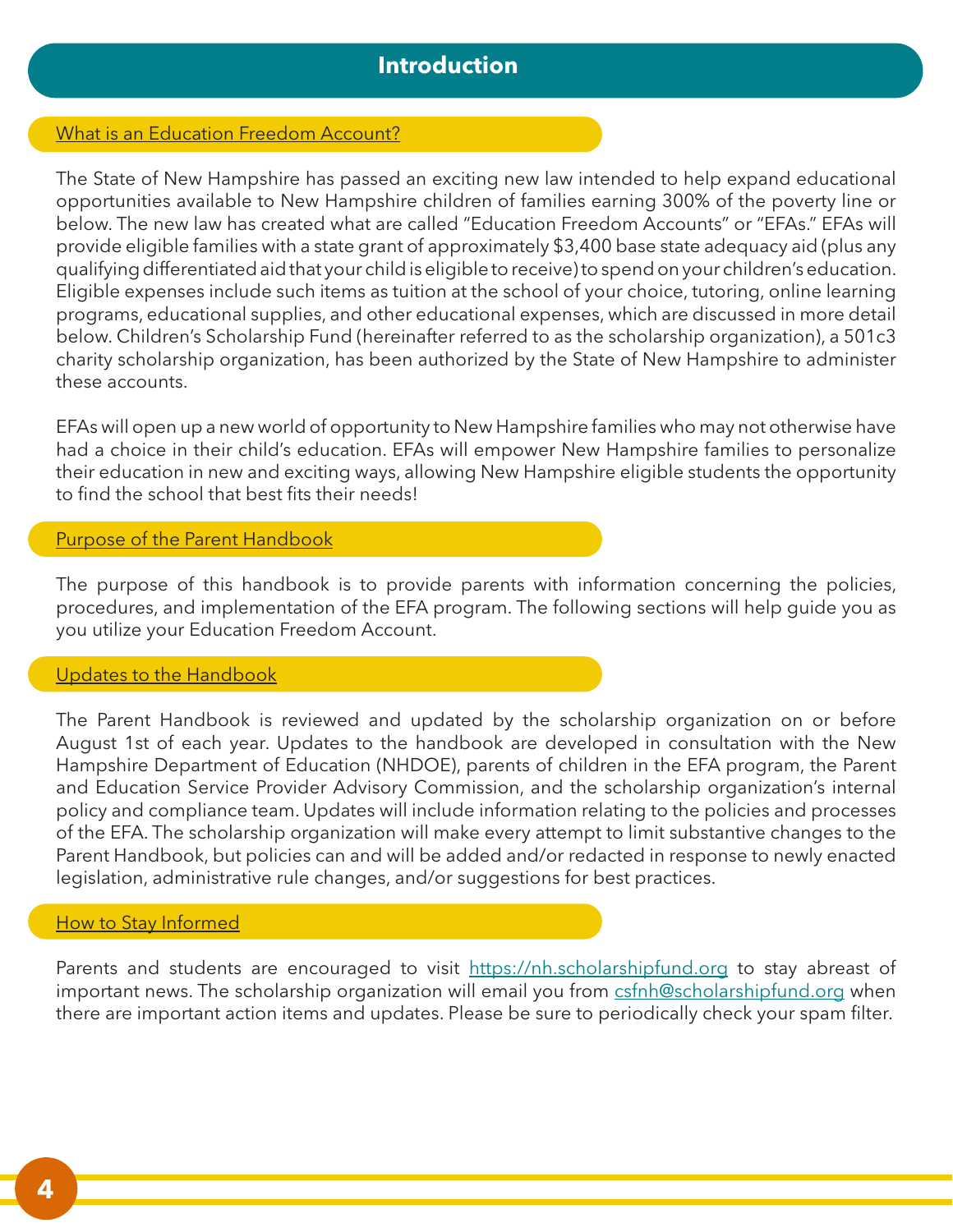## **Eligibility**

In order to qualify to participate in the EFA program families must meet certain criteria and agree to certain conditions.

1. You must be a New Hampshire resident.

2. You must have a child/children who are otherwise eligible to enroll in the student's resident public elementary or secondary school: between the ages of 5 and 20 who have not graduated from high school and who is/are entering Kindergarten or 1st grade for the first time OR is/are entering 2nd-12th grades. For students entering Kindergarten, the child must be 5 years old by September 30th to participate.

3. In the first year, your household income must not exceed 300% of the federal poverty guidelines as updated annually in the Federal Register by the United States Department of Health and Human Services. (See income chart below) No income threshold need be met in subsequent years

| 300% of 2021 Federal Poverty Level Guidelines |                         |                                 |                         |  |
|-----------------------------------------------|-------------------------|---------------------------------|-------------------------|--|
| <b>Family Size</b>                            | Income Limit/<br>Annual | Income Limit/<br><b>Monthly</b> | Income Limit/<br>Weekly |  |
| $\overline{2}$                                | \$52,260                | \$4,355                         | \$1,005                 |  |
| 3                                             | \$65,880                | \$5,490                         | \$1,267                 |  |
| 4                                             | \$79,500                | \$6,625                         | \$1,529                 |  |
| 5                                             | \$93,120                | \$7,760                         | \$1,791                 |  |
| 6                                             | \$106,740               | \$8,895                         | \$2,053                 |  |
| 7                                             | \$120,360               | \$10,030                        | \$2,315                 |  |
| 8                                             | \$133,980               | \$11,165                        | \$2,577                 |  |
| add \$13,620 for each additional person       |                         |                                 |                         |  |

4. You will need to reapply annually, sign the agreement described on page 10, and submit academic accountability documents to maintain your EFA from year to year.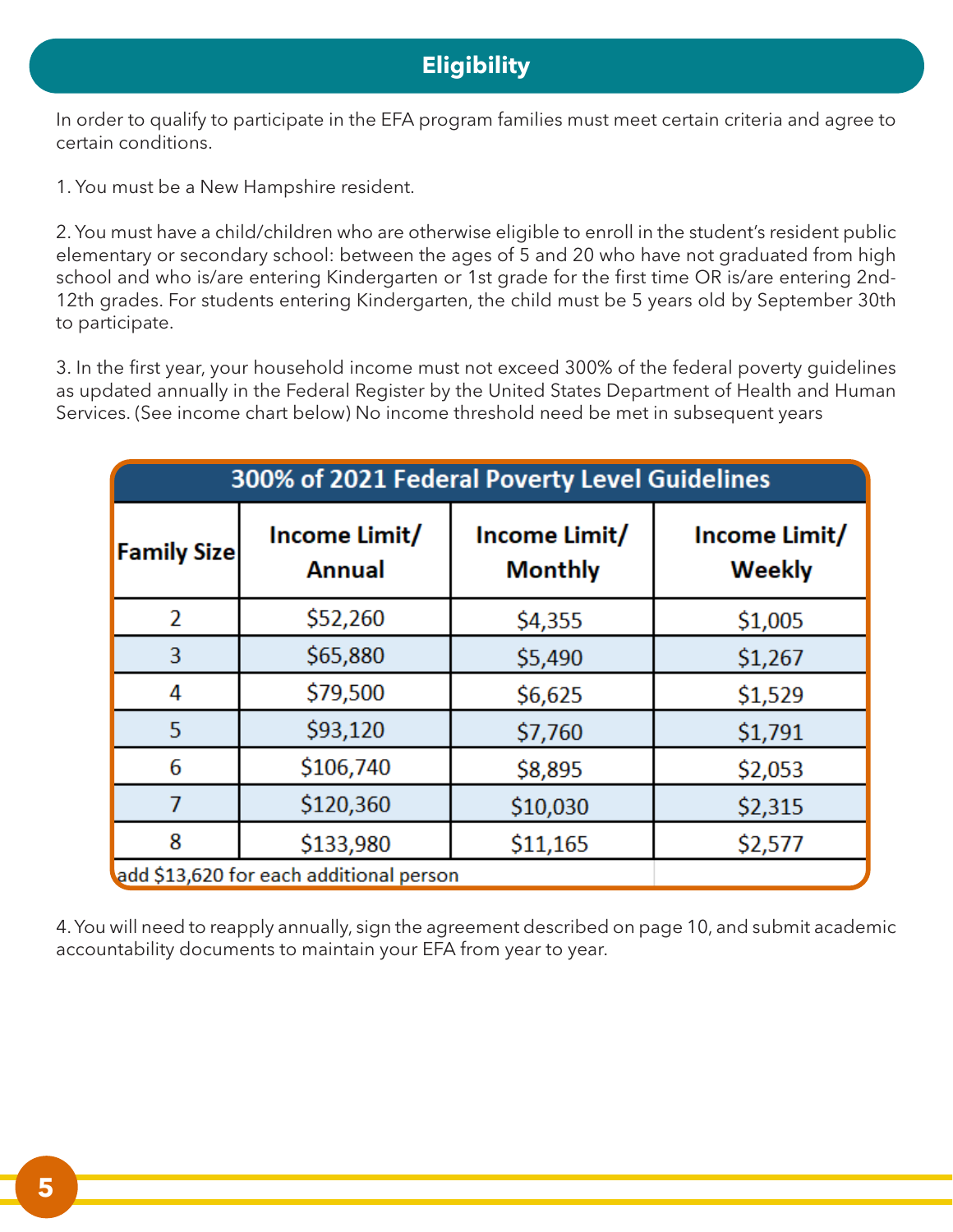## **How to Apply**

We use your "household income" for the financial qualification to establish that your income is 300% of the federal poverty line or below.

Household income is the total gross income for all adults living in a home. That means the household income is the sum of all the items listed below including for example salaries, wages, food stamps, and many other forms of income before subtracting any taxes or deductions. This is different from one's net income which is the take-home pay after taxes and other deductions are subtracted.

The scholarship organization will match the federal poverty guideline year with the year of the tax return documents being collected. For example, the 2020 poverty guidelines will be used with 2020 tax returns. The income guidelines will always be posted on csfnewhampshire.org and there is an appeal process, if your family has experienced an extenuating financial circumstance.

# **Financial Qualification**

To determine your household income, the scholarship organization will ask you for the following:

#### Tax Returns

- The complete tax return and the accompanying schedules are required from the adult(s) applying for or renewing the EFA on behalf of the eligible student(s). If a child is not documented as a dependent by the adult(s) applying, the complete tax return including all schedules are required from the person(s) claiming the child/ren as a dependent.
- The Adjusted Gross Income Found on line 11 (1040).
- The number of Exemptions on the 1040 tax forms must correspond to the number listed as the household size on the application/requalification forms.
- If the parent/guardian DOES NOT have a copy of their 1040, they should contact the Internal Revenue Service at 1-800-908-9946 to request a transcript.
- The scholarship organization will also use your tax return to establish your residency.

Business Income from Self Employment

If a parent/guardian has income from self-employment that is not reported on their 1040, they must provide a copy of the business tax return, financial statements, or a notarized letter stating their total earnings.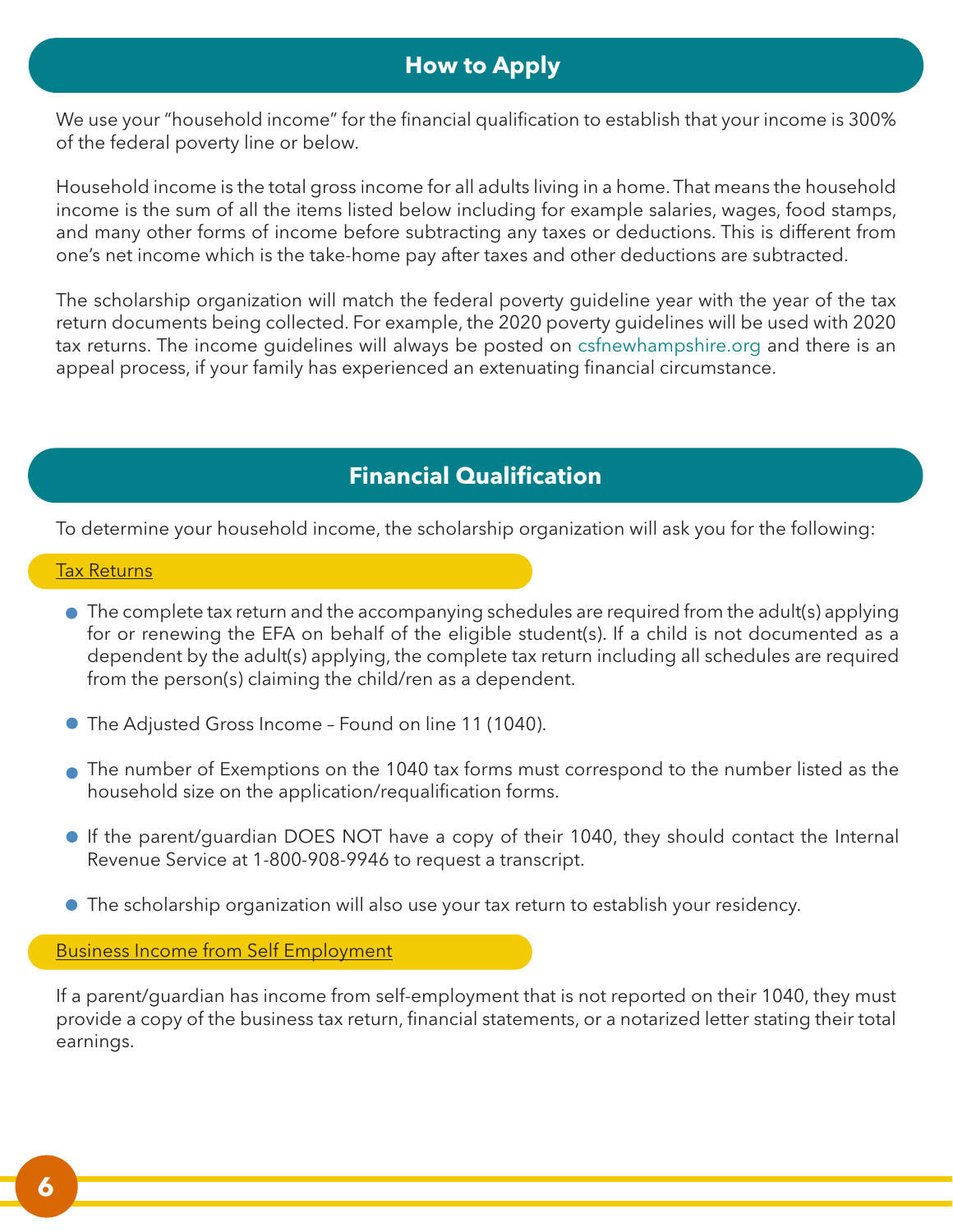The parent/guardian must provide official court ordered documents citing the amount being received as child support or alimony. If child support is not court ordered, a notarized document written by the person providing the support is required. The letter should include the total amount given to the parent and must specify if given yearly, weekly, or monthly.

## Public Assistance Cash/Food Stamp Income (Coupon/SNAP)

This is found on a budget letter or notice of food stamp benefit. A budget letter is a printout obtained from the public assistance office showing the cash amount and/or the coupon amount the individual is receiving. To obtain a budget letter, the parent/guardian must go to their assigned food stamp office; otherwise, they may request one by mail (this service is not available in all offices). To calculate Public Assistance (cash) amount, multiply the grant issued by 24 because it is semimonthly. To calculate Food Stamp (coupon) amount, multiply the coupon amount by 12 because it is monthly. All budget letters must be accompanied by a statement listing all household members included in the case. If someone is not listed as part of the case, they cannot be included in the household.

## **Social Security Untaxed Income**

This is income that is not reported on the FEDERAL 1040 (line 6b). A parent/guardian must provide official SSA-1099/SSI letters for all family members receiving SSA Benefits, SSI, and/or Disability.

## Unemployment/Workers' Compensation

Unemployment compensation is includible in gross income. Unemployment compensation should be reported on Form 1040. If unemployment income is not reported on a parent's/guardian's taxes, they are required to submit the 1099G form (award letter). If a copy of the letter needs to be obtained, the parent/guardian may contact the nearest NH Employment Security office to request a copy.

## Other Financial Sources

If a parent/guardian does not file taxes, but works, he/she must provide a notarized letter from their employer stating their total annual income. If they are receiving assistance from family/friends, they must provide notarized letters written by the person providing the support. The letter must state the annual amount given to them.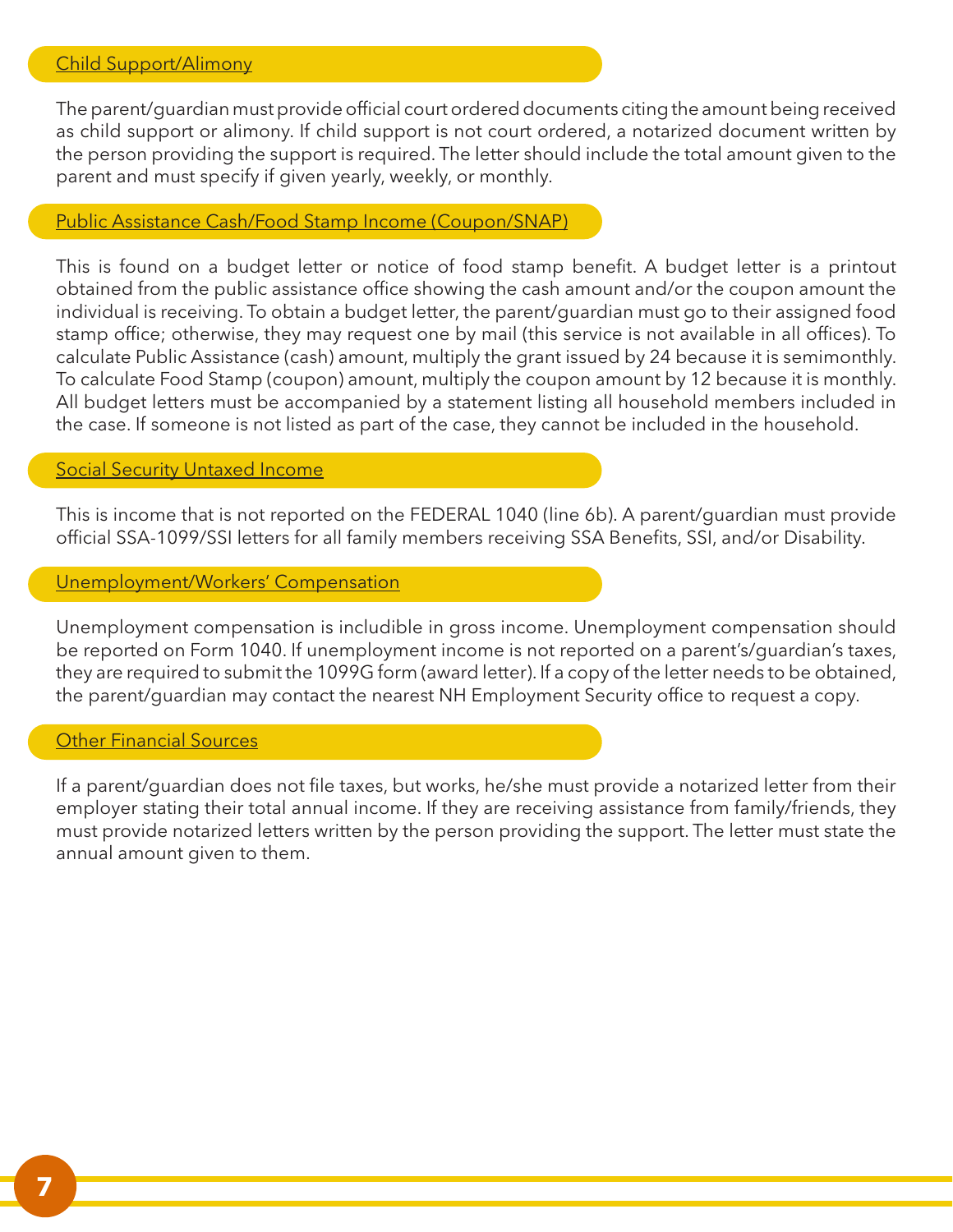## **Differentiated Aid Qualification**

Qualifying for "differentiated aid" provides additional EFA funding, ranging from an estimated additional \$600 to \$1,800, for each certain individual factor.

The factors that qualify an eligible student for "differentiated aid" are: eligibility to receive Free or Reduced Lunch; whether the eligible student has been identified as an English Language Learner; failure to attain 3rd grade reading proficiency, and whether an eligible student is a student with a qualifying disability.

Free or Reduced Price Meal Grant (FRPM)

Free or reduced price meal Grant as determined by RSA 198:40-a,II(b), as adjusted by RSA 198:40-d shall mean eligible students in Kindergarten through grade 12 who are eligible for the federal free or reduced-price meal program.

To be eligible children must live in families with incomes below 185 percent of the poverty guideline. Although not all eligible students actually receive a FRPM, this data serves as a proxy for "low-income" rates.

## English Language Learners Grant

The English Learner Grant as determined by RSA 198:40-a,II(c), as adjusted by RSA 198:40-d shall mean eligible students who have a predominant language other than English or who are educationally disadvantaged by a limited English proficiency, and who participated in the annual assessment of English language proficiency required of such students by the Elementary and Secondary Education Act, 20 U.S.C. section 6311 (b)(7).

You should have a **Parental Notification Letter** if your student was identified as English Learning by your public school district. You will upload your ELL parental notification letter during the application process.

## **3rd Grade Proficiency Grant**

The Third Grade Proficiency Grant as determined by RSA 198:40-a,II(e), as adjusted by RSA 198:40 d. The scholarship organization shall rely on the NH Statewide Assessment attainment for this determination. Eligible students who have been found "Not-Proficient" on their 3rd grade statewide assessment in reading are eligible for this grant, provided that the eligible student is not already eligible to receive differentiated aid in another category. You will upload your child's 3rd grade NH statewide Reading assessment score during the application process.

## **Students with a Qualifying Disability**

Child with a disability means a child evaluated as having an intellectual disability, a hearing impairment (including deafness), a speech or language impairment, a visual impairment (including blindness), a serious emotional disturbance (referred to in this part as "emotional disturbance"), an orthopedic impairment, autism, traumatic brain injury, another health impairment, a specific learning disability, deaf-blindness, or multiple disabilities, and who, by reason thereof, needs special education and related services.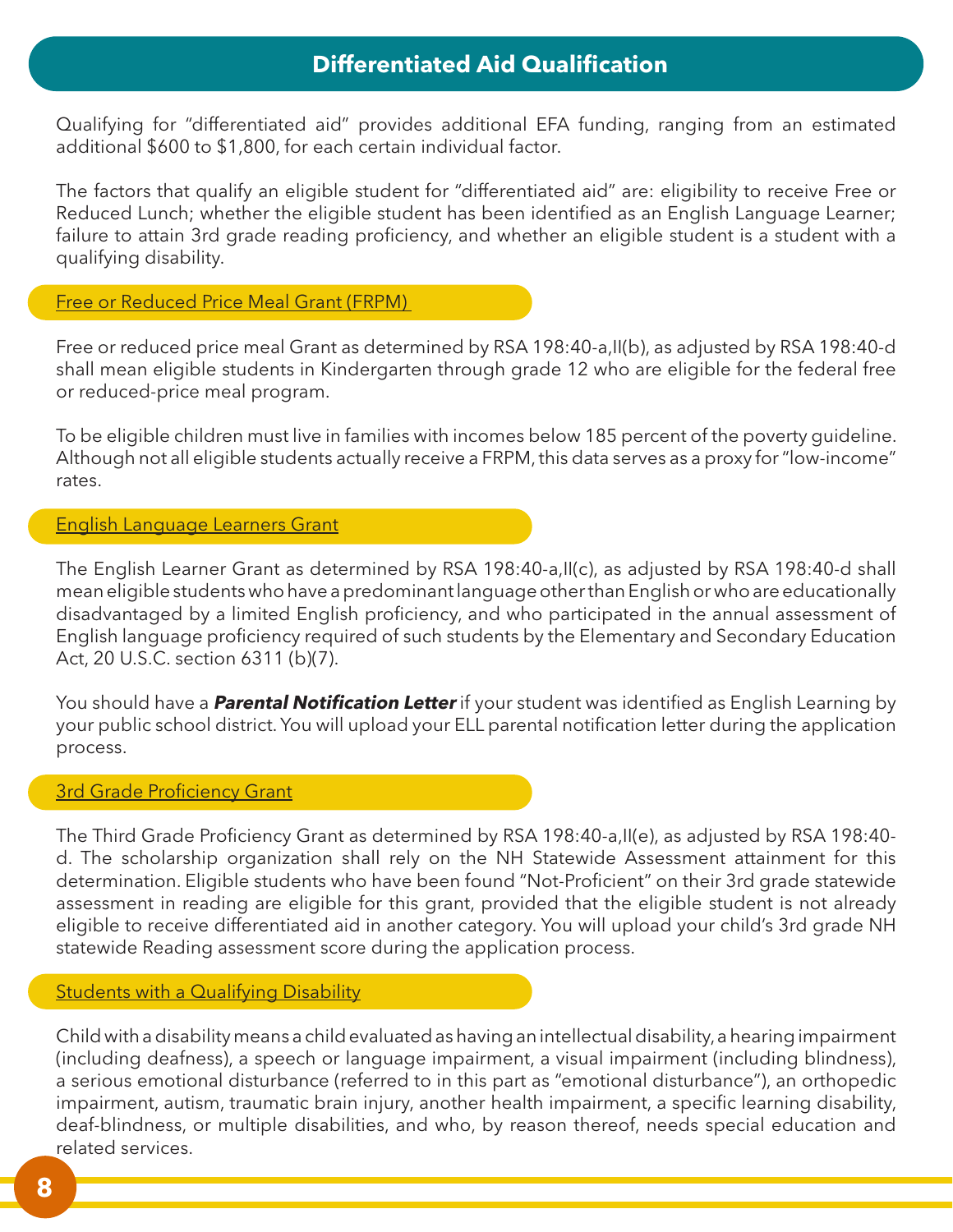Validation of the student's diagnosis under 34 CFR 300.8 is required and must come from a current IEP or licensed medical provider to be eligible for qualifying differentiated aid under 198:40-a, II(d).

## Parents of Students with Special Needs

**By law the scholarship organization must notify parents that:** "Participation in the EFA program is a parental placement under 20 USC section 1412, Individuals with Disabilities Education Act (IDEA) if a child with a disability is enrolled in a non-public school. A child with a disability participating in an EFA program and enrolled in a public school under RSA 194-F:2, II(d) is not a parental placement under IDEA and shall be entitled to FAPE. Parentally-placed private school children with disabilities shall not be entitled to a FAPE in connection with their enrollment by their parents in a private school, in accordance with 34 C.F.R. 300.148(a) and pursuant to 34 C.F.R. 300.137(a), while participating in the state-funded EFA program. The school district in which the child with a disability participating in the EFA program enrolled in a public school under RSA 194-F:2,II(d) resides is responsible for the provision of FAPE."

Please upload the eligible student's IEP OR licensed medical professional certification. See page 21- 22 for the certification form to be signed by a licensed medical professional.

## Completed Application

An application is considered complete once the online application is submitted and all of the supporting documents, attestations, and certifications have been verified by the scholarship organization.

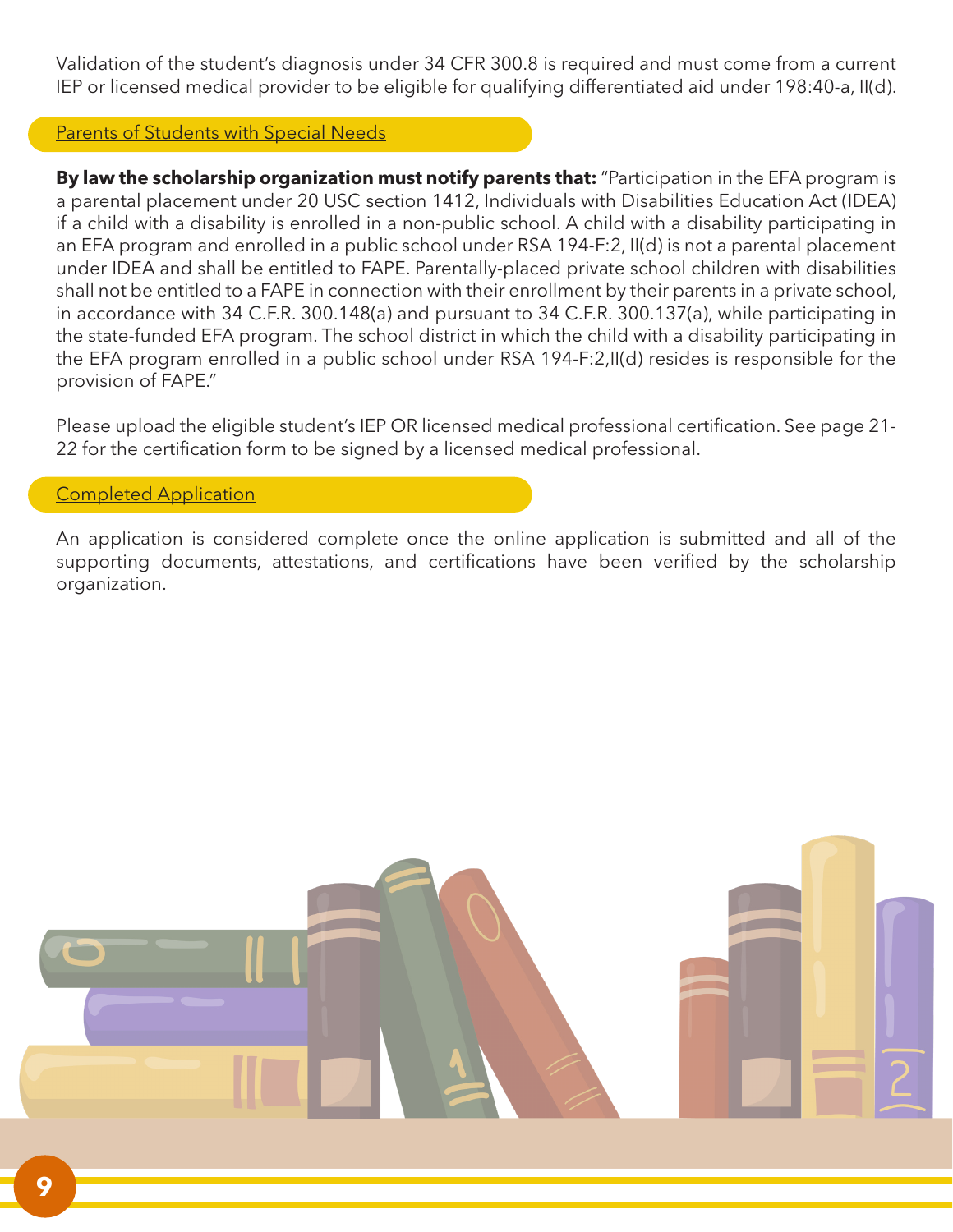## Guardians Attest and Certify

The New Hampshire EFA law requires that parents and/or guardians must sign an agreement attesting and certifying to certain conditions in order to enroll eligible students in the EFA program.

These include:

1. Parent and/or guardian will provide an education for the EFA eligible student in the core knowledge domains that include science, mathematics, language, government, history, health, reading, writing, spelling, the history of the constitutions of New Hampshire and the United States, and an exposure to and appreciation of art and music. (Parents are welcome to enroll the child in a private school or contract with an education provider to provide this service.)

2. The parent and/or guardian will provide an annual record of educational attainment by **July 15th**  of each school year through one or more of the following methods:

 $\overline{A}$  Providing the results, to the scholarship organization, of a standardized achievement test. (You will have the opportunity to submit this when renewing your EFA application annually.)

#### OR

B) Having the eligible student take the statewide student assessment pursuant to RSA 193-C:6

#### OR

C) Providing a letter showing proof of an eligible student portfolio evaluation to the scholarship organization.

## *Who may evaluate a student portfolio?*

A New Hampshire certified teacher, a teacher with certification recognized by another state, or an educator currently teaching in a NH nonpublic (private) school may perform a yearend evaluation. (You will have the opportunity to submit this letter when renewing your EFA application annually.)

## *What must a student portfolio include?*

The portfolio must include a log which designates by title the reading materials used. It must also include samples of writings, worksheets, workbooks, or creative materials used or developed by the student during the academic year.

3. The parent and/or guardian agrees to allow the EFA student's school to release standardized test scores to the scholarship organization.

4. The parent and/or guardian agrees to use the funds in the EFA only for qualifying expenses, as shown on page 17, to educate the EFA student as established by the EFA program.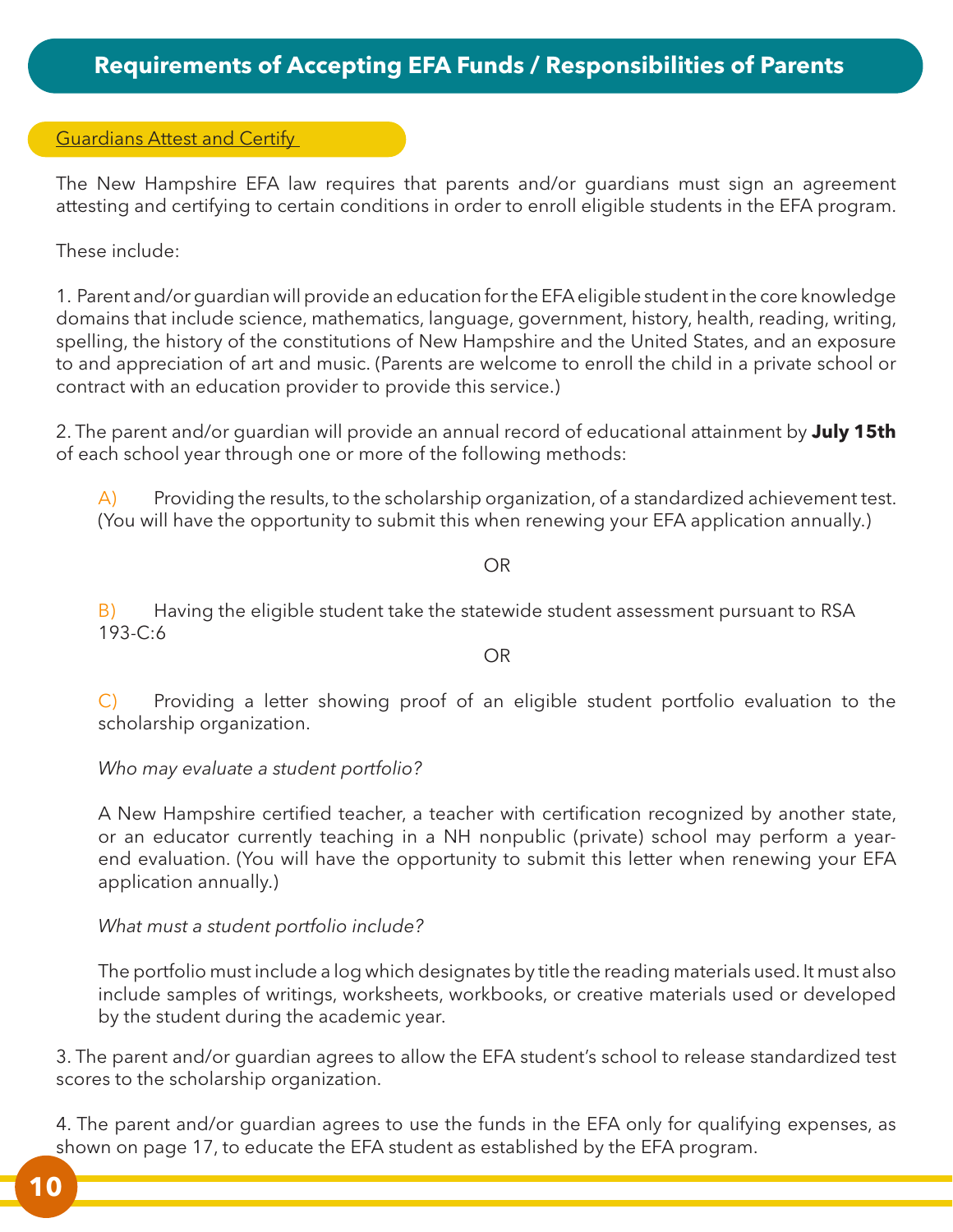5. The parent and/or guardian agrees that internet and technology purchased with EFA account funds shall be used to help meet the EFA student's educational needs.

6. The parent and/or guardian agrees not to enroll the EFA student as a full-time student in their resident district public school while participating in the EFA program.

7. The parent and the eligible student must attest to being legal residents of New Hampshire, and must intend to continue as residents of New Hampshire during the school year. Immediately upon any change in residency, the parent must agree to inform the scholarship organization.

8. The parent and/or guardian agrees to comply with the rules and requirements of the EFA program as defined in RSA 194-F, the EFA law, and Ed 800, the rules.

9. The parent and/or guardian and eligible students in secondary school agree to sign the agreement electronically.

10. The parent and/or guardian must complete and submit a withdrawal form immediately upon withdrawal from the program. You will find the withdrawal form on the last page of the handbook.

## Students within the Department of Corrections

Students in the special school district within the department of corrections established in RSA 194:60, are not eligible.

## **Homeschoolers**

If your child is currently a homeschooler and qualifies for an EFA, their day-to-day experience may continue to look the same using an EFA. Legally, the child will continue to meet the compulsory education law requirement as an EFA student. The scholarship organization will count and report your child as participating in the EFA program to the NHDOE, instead of the child's prior participating agency reporting your child as a homeschooler in their counts to the NHDOE. Parents must notify their child's prior participating agency when a student starts participating in an EFA program. Parents are absolutely permitted to continue to educate children at home. Rather than the homeschool family being responsible for retaining all records, the scholarship program will be responsible for reporting the annual record of student achievement - without any personally identifying information - to the NHDOE.

## Grounds for Disqualification

The scholarship organization MUST BE NOTIFIED IMMEDIATELY if one of follow occurs;

- Student who is a recipient of an EFA enrolls full-time at your resident district public school.
- Student who is a recipient of an EFA enrolls full-time at a public charter school, including The Virtual Learning Academy Charter School (VLACS).
- Student who is a recipient of an EFA moves out of state.

Upon the occurrence of any of the above events, the student is no longer eligible for funding.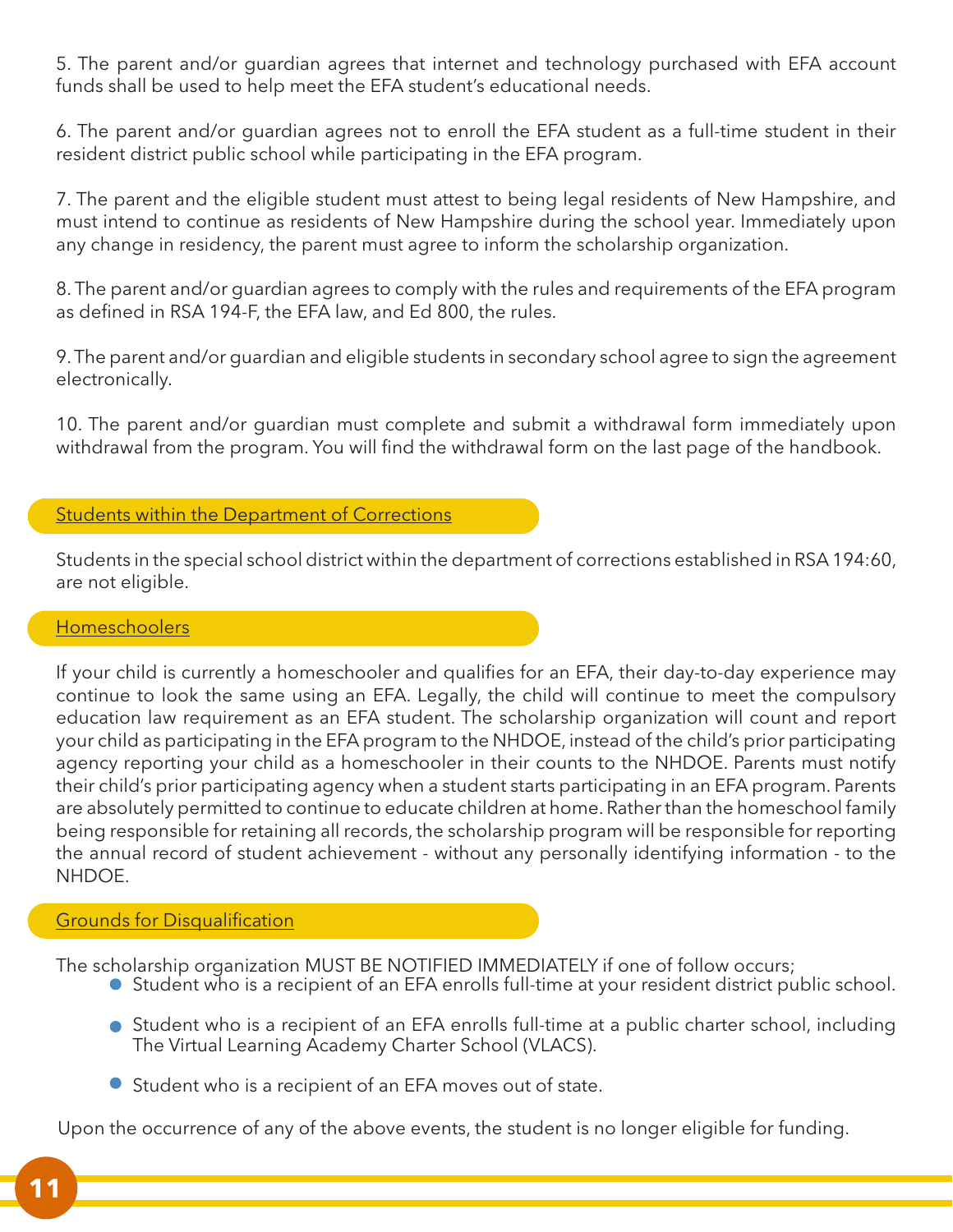## NHDOE Verification

Once a parent has completed an application and a student is found eligible by the scholarship organization, parents will be notified via email. Prior to funding of EFA, the NHDOE will cross-check the eligible student. Funding will not be released until the eligible student is verified by the NHDOE and the grant funds are remitted to the scholarship organization. Applications will be accepted on a rolling basis. However, for applications that are completed after July 15, the EFA grant will be partial and prorated.

## Award Schedule

The State of New Hampshire will disburse funds to the scholarship organization for the eligible student's EFA account 4 times during the state fiscal year. Your application must be completed and verified by the scholarship organization at least 45 days before the scheduled payments.

| <b>State Fiscal Year 2022</b> |                                                          |  |
|-------------------------------|----------------------------------------------------------|--|
| EFA Funds<br>Available        | Allocated Funds to be disbursed<br>per state fiscal year |  |
| September 1                   | 20%                                                      |  |
| November 1                    | 20%                                                      |  |
| January 1                     | 30%                                                      |  |
| April 1                       | 30%                                                      |  |

## Funding Continuation

Once an EFA account is established, the account shall remain open and any unused funds shall roll over from quarter-to-quarter and from year-to-year until the parent or guardian withdraws the eligible student from the EFA program or until the EFA student graduates from high school, unless the EFA is closed because of a substantial misuse of funds.

Enrolling as a full-time student in the resident district public school or not submitting annual record of academic achievement shall result in immediate suspension of payment of additional funds into the student's EFA. However, an EFA that has been open for at least one full school year shall remain open and active for the parent to make qualifying education expenditures from the funds remaining in the EFA.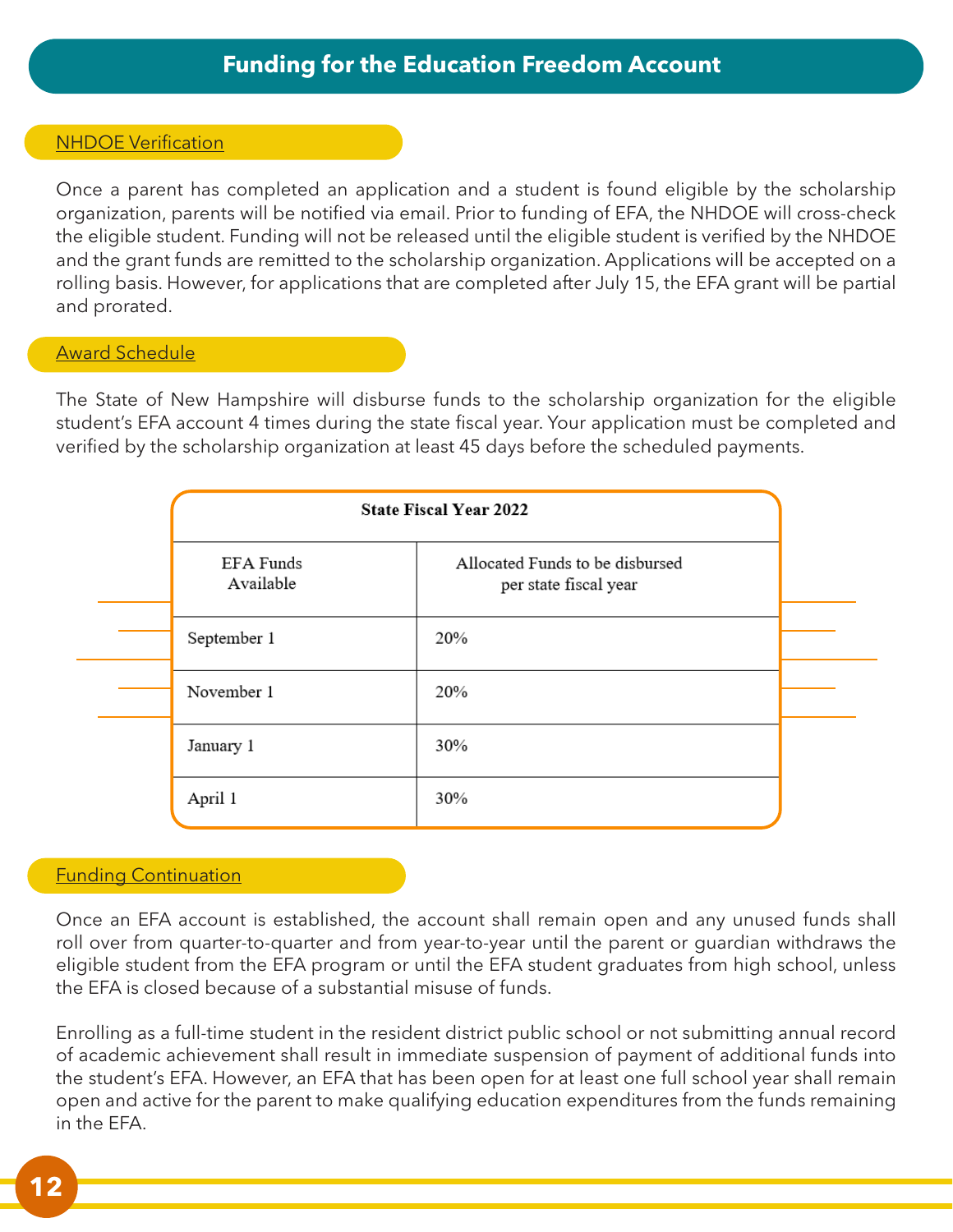Parents must reapply and sign the EFA agreement annually. Parents must submit the eligible student's annual record of academic achievement documents by **July 15th** in order to maintain your EFA and for the scholarship organization to continue requesting your grant from NHDOE and depositing funds into your child's EFA.

If a participating parent fails to provide a child's annual record of academic achievement to the scholarship organization by **July 15th**, the scholarship organization shall not make any additional EFA funds available to the EFA student until the annual record of academic achievement is provided.

## Applicants Deemed Ineligible to Participate in the EFA program

In the event that an application is denied, the scholarship organization will communicate the reason for the denial in the denial notification. Reasons why an application might initially be denied include but are not limited to incomplete, missing or inaccurate information. In such cases, the scholarship organization will identify the deficiency and request that the applicant correct and resubmit the application. If an applicant will not or cannot provide the required information, the applicant may be deemed ineligible to participate in the EFA program.

## **Process for Appeal**

The scholarship organization is required by law to make available an appeals process for students deemed ineligible to participate in the EFA program. The process is as follows:

The parent or guardian must file a written request for appeal to the Parent and Education Service Provider Advisory Commission. The request for appeal must be mailed to the scholarship organization's Director of Compliance within twelve calendar days of receipt of the Notice of Ineligibility. The Director of Compliance has twelve calendar days to review the request and forward a written response including with the service provider's appeal documents to the Parent and Education Service Provider Advisory Commission. The applicant will be notified in writing within 60 days of the Commission's decision.

## **Please send appeal requests to the following:**

CSF New Hampshire, Director of Compliance, 89 South Street Concord NH. 03301

All appeals will be deemed as sent on the **date of postmark**. All dates on responses will be deemed as sent on the **date of postmark**.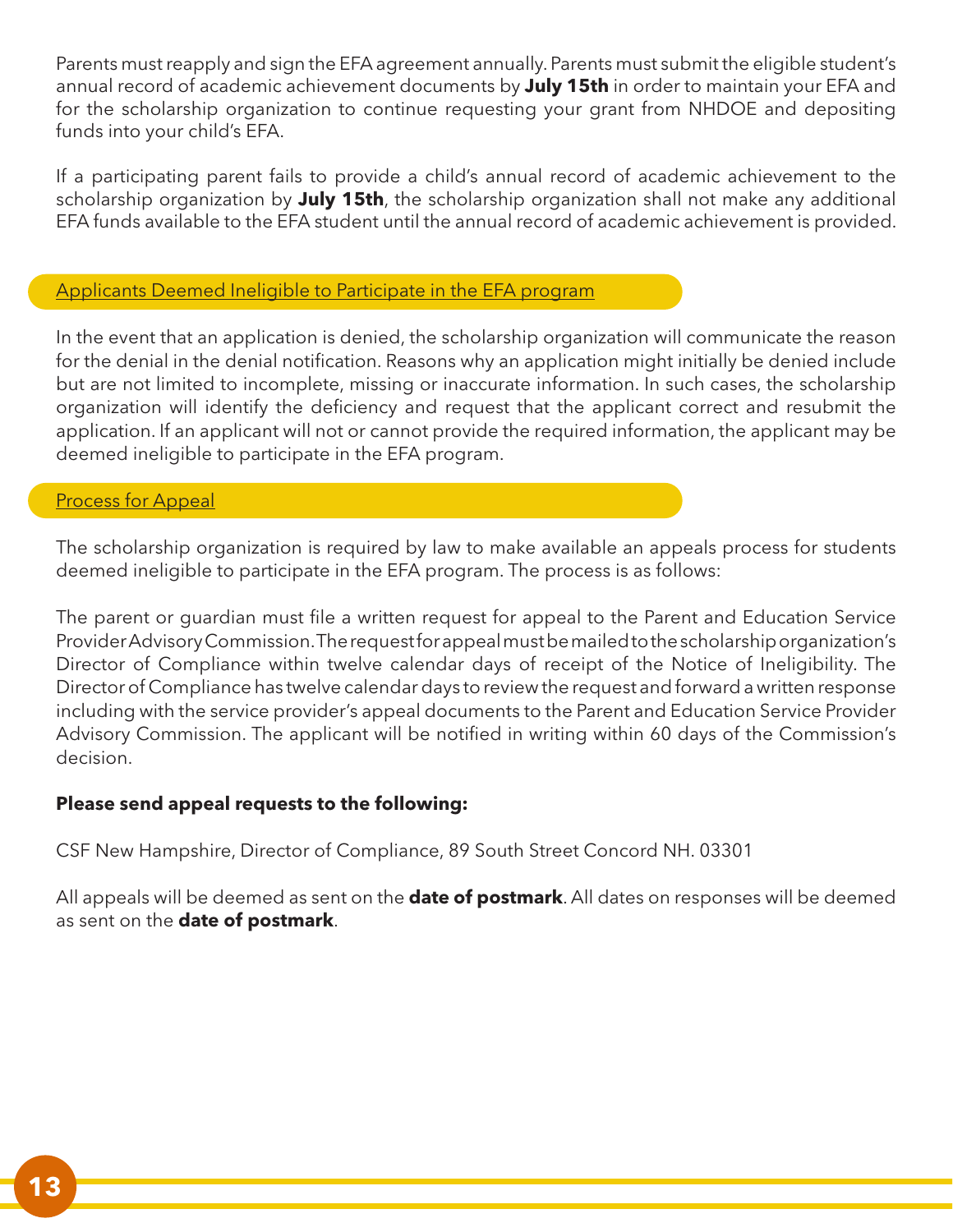## **Intentional Misuse of EFA Funds**

The scholarship organization takes its duty to manage public funds with the utmost seriousness. Parents and guardians of EFA students must approach participation in the EFA program with similar conviction. The scholarship organization employs a layered approach to the detection of fraud and/ or misuse in order to ensure that public funds are spent responsibly. Each transaction processed through an EFA account is validated through an approval process. EFA accounts may also be audited randomly throughout the year. Under state law (RSA 194-F:4, XI) any parent, guardian, or EFA student suspected of intentionally and substantially misusing EFA funds may be made ineligible to participate in the EFA program.

## **Actions Constituting Intentional Misuse**

The terms intentional and substantial misuse refer to but are not limited to:

- Any deliberate, willful, dishonest or deceitful act meant to defraud EFA funds.
- Misappropriation of supplies, equipment, items, assets or services purchased with EFA funds.
- An intentional misstatement or omission of information related to financial transactions involving EFA funds in an effort to defraud the EFA program.

## Duty to Review Allegations of Misuse

The scholarship organization is responsible for conducting a review where there has been an allegation of suspected intentional misuse of EFA funds. Concerns may be reported either via the online reporting tool, by direct referral via scholarship organization personnel, or as a result of the auditing process.

In cases of suspected misuse by an eligible student or the eligible student's parent or guardian, **the scholarship organization is required by law to immediately freeze the EFA of the eligible student in question, pending resolution of the suspected intentional misuse.**

The unique facts and circumstances of the incident will determine what processes apply. For example, the process may include documentation review, review of electronic records and information systems, and interviews.

## **Investigation Reporting**

State law requires that the scholarship organization notify the NHDOE, the State Board of Education, and the New Hampshire Attorney General within 5 days of making a determination of suspected intentional and substantial misuse of EFA funds and law enforcement if the amount exceeds the amount of a Class B Felony.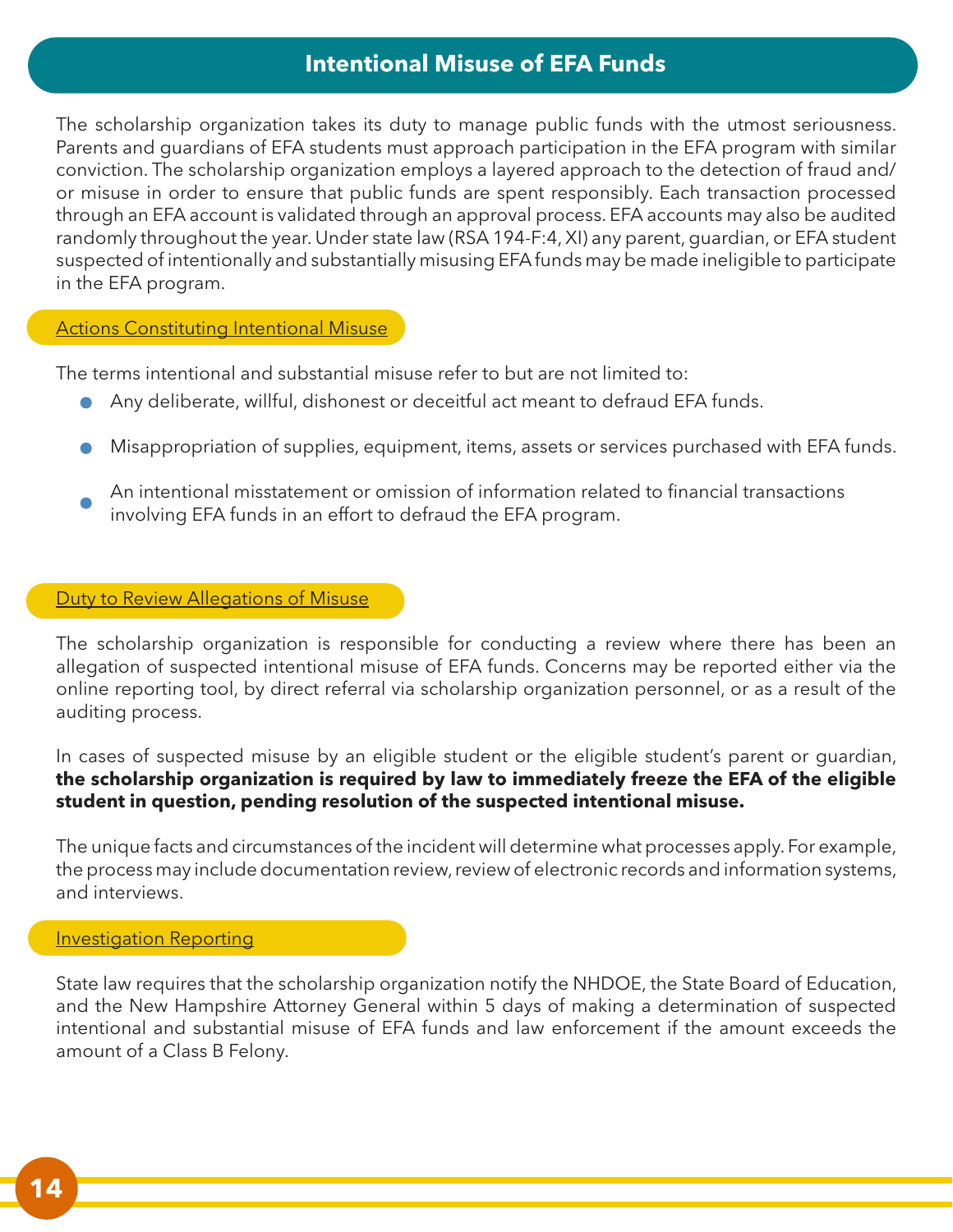If an eligible student, or the eligible student's parent or guardian, is free from personal misconduct, the scholarship organization will reinstate the eligible student's EFA account.

If the eligible student has been determined to be free from personal misconduct, but not the eligible student's parent or guardian, that student shall be eligible for an EFA in the future if placed with a new guardian or other person with the legal authority to act on behalf of the eligible student.

Procedure for Appeal to the State Board of Education

If a determination of suspected intentional misuse of EFA funds has been made, the EFA account may be terminated. Administrative Rule Ed 800 affords the parent, guardian, or EFA student the right to appeal the decision to the State Board of Education (BOE) pursuant to Ed 200, which can be found on the New Hampshire Department of Education's website, relative to application complete¬ ness and termination of participation.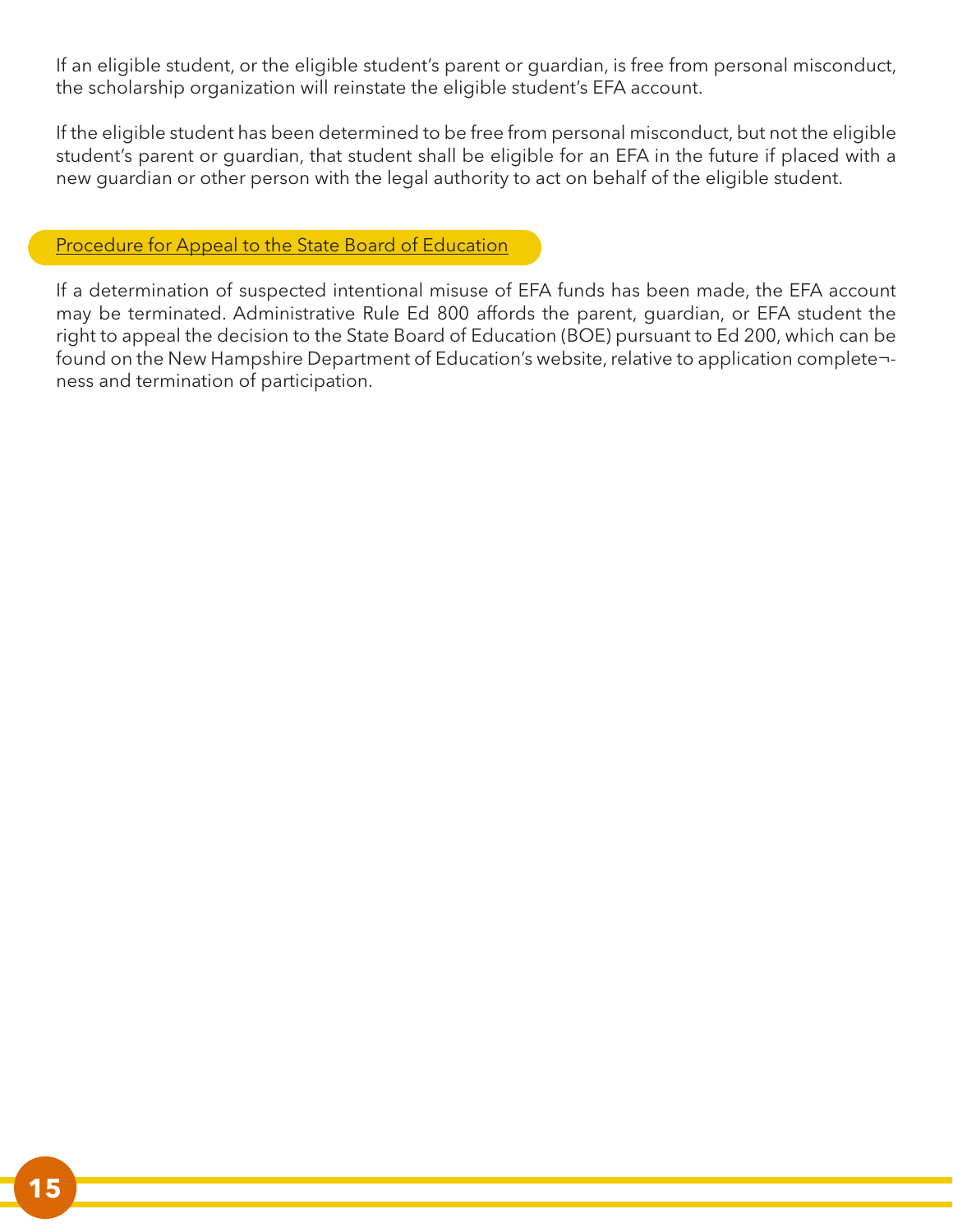## **How to Access EFA Grant Funds**

EFA funds may be accessed by families through a digital wallet and payment platform, with oversight by the scholarship organization. This platform eliminates the need for a paper reimbursement process and gives EFA families a nimble way to purchase educational goods and services. The digital wallet platform automates the receipt collection, approval workflow, data reconciliation, and transaction settlement.

Your real-time EFA student balance will be readily accessible and viewable at all times in the digital wallet. You will be able to view your transaction history, including date and time, amount deposited or used, and any education service providers.

#### How to Get Started

In order for a parent to access the EFA grant, the digital wallet provider, at the scholarship organization's request, will create a secure user account on the digital wallet payment platform for eligible families, with one account for each eligible student. Once an eligible student's EFA account has been created by the scholarship organization and the digital wallet provider, the parent will receive a "Welcome" email from the digital wallet provider instructing them how to access the account. Using the digital wallet platform, parents and guardians will be able to use funds in the EFA to make purchases of approved education expenses and manage all aspects of their account in one secure location.

## How Does the Digital Platform Work?

The digital wallet platform allows parents and guardians to upload invoices for tuition and fees directly to the payment platform for processing. It also allows parents and guardians to purchase materials necessary for the eligible student's education directly from a marketplace of pre-approved online vendors.

## Approval of Expenditures

The digital wallet platform is an approval-based system. The system prevents the need for parents to make "out of pocket" expenditures and provides for maximum integrity of the program.

When an EFA parent or guardian initiates a transaction such as uploading an invoice for tuition or purchases items through the education marketplace, the transaction is directed to a queue for approval by the scholarship organization. Each EFA transaction processed through the digital wallet platform is independently approved or denied by scholarship organization personnel according to the allowable use of funds categories below.

Should an item or expenditure be denied for any reason, the reason for the denial will be communicated to the EFA holder by scholarship organization staff via the digital wallet platform user interface.

#### Reimbursement

Transactions processed through the digital wallet platform use human approval of pre-approved cost categories to approve or deny transactions carried out in the digital wallet platform by EFA parents or guardians. Reimbursement is made available in very unique situations on a case by case basis. In the event that a reimbursement is authorized, the process will require documentation of an eligible purchase. The scholarship organization will not accept or approve a hand-written receipt for any transaction.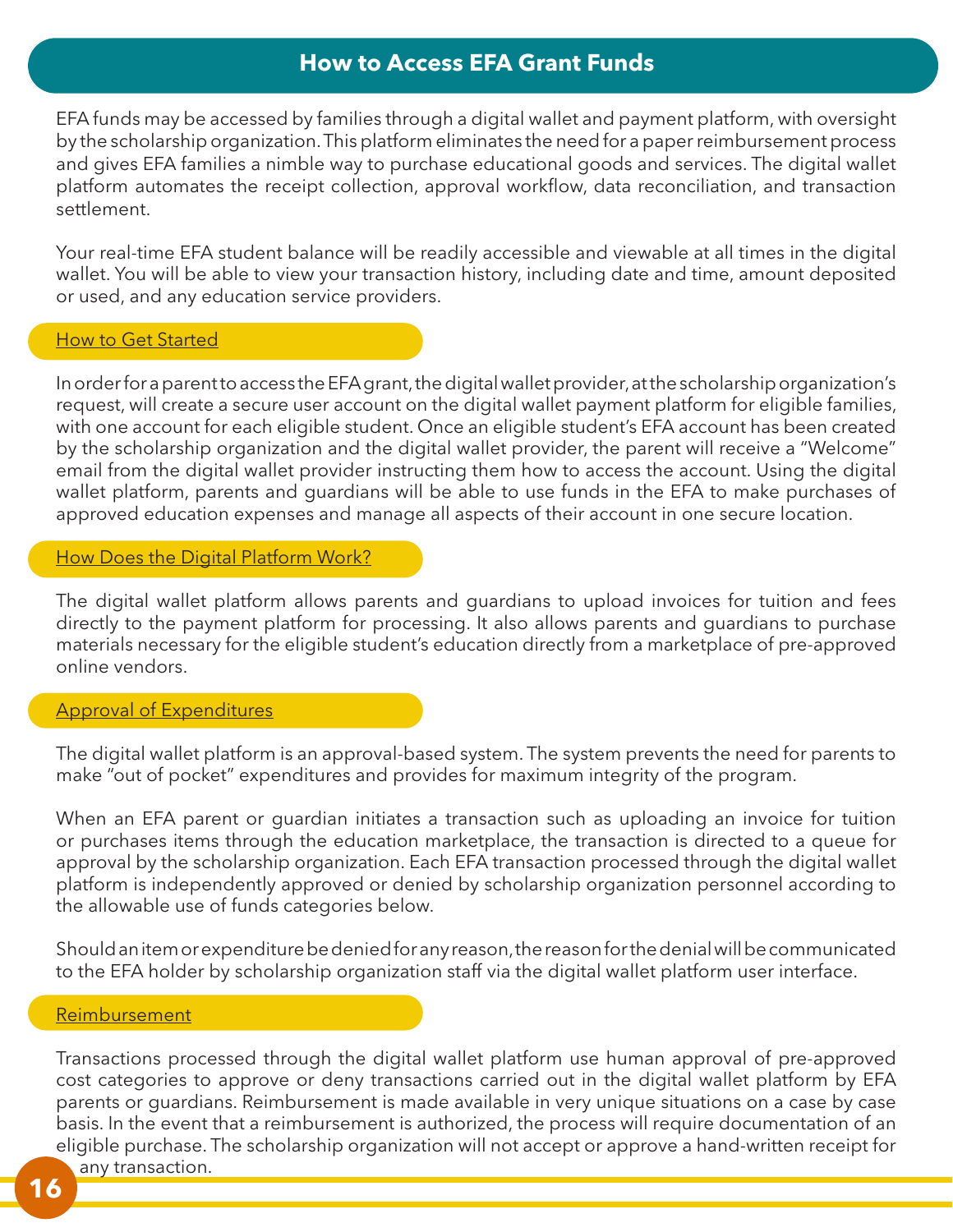## **Allowable Use Categories for Education Freedom Account Funds**

Under state law (RSA 194-F II.), parents and/or guardians of an EFA eligible student MUST AGREE TO USE FUNDS DEPOSITED INTO THE ACCOUNT ONLY FOR QUALIFYING EXPENSES used to meet the individual educational needs of the eligible student. Parents may make payments out of their own funds for the costs of educational goods and services not covered by the funds in the eligible student's EFA. Deposits of personal funds into an EFA shall not be permitted.

The following categories of items and services are approved uses for EFA funds:

- **(a)** Tuition and fees at a non-public/private school.
- **(b)** Tuition and fees for non-public online learning programs.
- **(c)** Tutoring services provided by an individual or a tutoring facility.
- **(d)** Services contracted for and provided by a district public school, chartered public school, public academy, or independent school, including, but not limited to, individual classes and curricular activities and programs. Such services may include enrollment and education at a district public school that is not the resident district of the students.
- **(e)** Textbooks, curriculum, or other instructional materials, including, but not limited to, any supplemental materials or associated online instruction required by either a curriculum or an education service provider.
- **(f)** Computer hardware, Internet connectivity, or other technological services and devices that are primarily used to help meet an EFA student's educational needs.
- **(g)** Educational software and applications.
- **(h)** School uniforms (required school uniform items only, general clothing or items to meet dress code are not eligible).
- **(i)** Fees for nationally standardized assessments, advanced placement examinations, examinations related to college or university admission or awarding of credits, and tuition and/or fees for preparatory courses for such exams.
- **(j)** Tuition and fees for summer education programs and specialized education programs.
- **(k)** Tuition, fees, instructional materials, and examination fees at a career or technical school.
- **(l)** Educational services and therapies, including, but not limited to, occupational, behavioral, physical, speech-language, and audiology therapies.
- **(m)** Tuition and fees at an institution of higher education.
- **(n)** Fees for transportation paid to a fee-for-service transportation provider for the student to travel to and from an education service provider.
- **(o)** Any other educational expense approved by the scholarship organization that is consistent with the EFA act.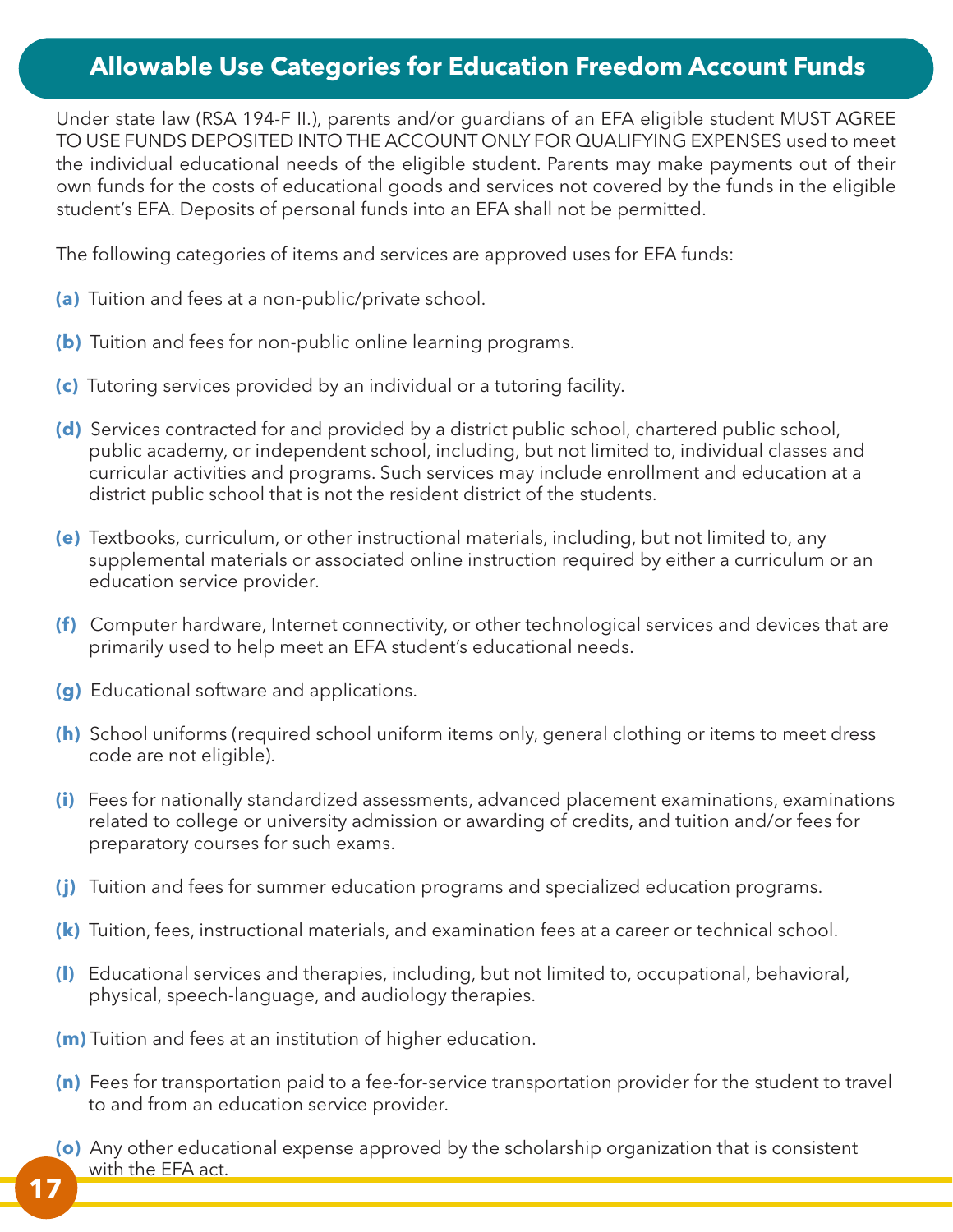Instructional materials include, but are not limited to:

- Device Desktop or laptop computer (Per Ed 800, EFA accounts shall be limited to 1 device every 3 years)
- Device Digital periphery (external devices such as mouse, webcam, microphones, etc.)
- Device Maintenance Agreement (not warranties)
- Digital material (e-textbooks, e-workbooks, e-tests, educational videos, etc.)
- Internet or other technological services. Per Ed 800, internet and technology purchased with EFA funds must be used for the individual EFA student's educational needs. General household internet is NOT allowed. A "hot-spot" that provides internet access for the individual student is allowed. Cell phones and cell phone plans are NOT allowed.
- Books (textbooks, workbooks, educational study materials, etc.)
- Musical instruments (not to exceed \$750), and
- Material or digital programs required for education programs.

## **Curriculum**

Curriculum is defined as the lessons and academic content taught in a specific course, program, or grade level.

#### Educational Therapy

Fees for services provided by a therapist who is certified/accredited in educational services and therapies, including, but not limited to, occupational, behavioral, physical, speech-language, and audiology therapies.

Standardized Testing Fees

- Fees for nationally standardized assessments
- Fees for advanced placement (AP) examinations
- Fees for examinations related to college or university admission or awarding of credits and tuition and/or fees for preparatory courses for such exams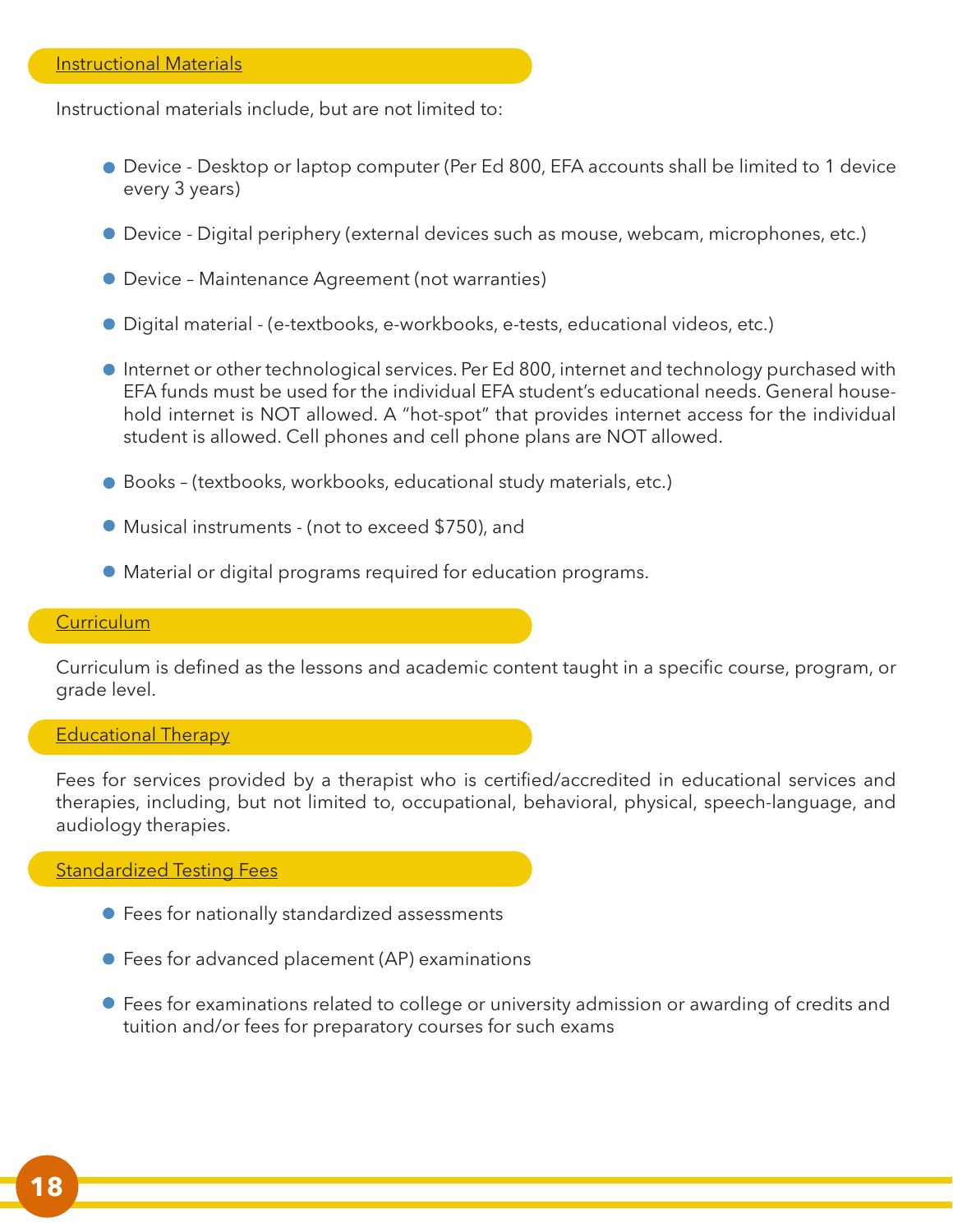#### **Transportation**

Eligible expenses include fees for transportation paid to a fee-for-service transportation provider for the eligible student to travel to and from an education service provider. An example of a feefor-service transportation provider is a bus company that provides bussing for a child, or a group of children, to an education service provider location for a fee that must be paid by the parent. Ride services such as Uber or Lyft are not eligible expenses.

## Tuition/Fees at a Private School

Tuition, fees, and school uniforms associated with programs, courses, or classes offered at a private school. A private school is a nonpublic school approved for (at a minimum) attendance purposes by the NHDOE or by the Department of Education of the respective state in which the school is located. You can find the list of approved NH nonpublic schools here:

http://my.doe.nh.gov/Profiles/PublicReports/PublicReports.aspx?ReportName=SchoolsNonPublic.

#### Tuition/Fees for Online Learning Programs

Online learning occurs when courses take place online instead of in a physical classroom. Online courses may include science, mathematics, language, government, history, health, reading, writing, spelling, the history of the constitutions of New Hampshire and the United States, art and music, or may be a holistic comprehensive online school program.

## Tuition/Fees at a Public School

Services contracted for and provided by a district public school (outside of the eligible student's resident school district), a chartered public school (full-time charter school students are not eligible to participate in the EFA program), a public academy, or independent school, including, but not limited to, individual classes and curricular activities and programs.

## Tuition/Fees for Career or Technical School

Career and technical education is a term applied to schools, institutions, and educational programs that specialize in the skilled trades, applied sciences, modern technologies, and career preparation. Eligible expenses are tuition, fees, instructional materials, and examination fees at an accredited career or technical school (cannot be over 20 and cannot have graduated from high school).

### Tuition/Fees at an Institution of Higher Education

Tuition and fees at an accredited Institution of Higher Education (IHE) for an eligible student (cannot be over 20 and cannot have graduated from high school). Click here to be taken to the NHDOE website to view a list of approved IHE in New Hampshire.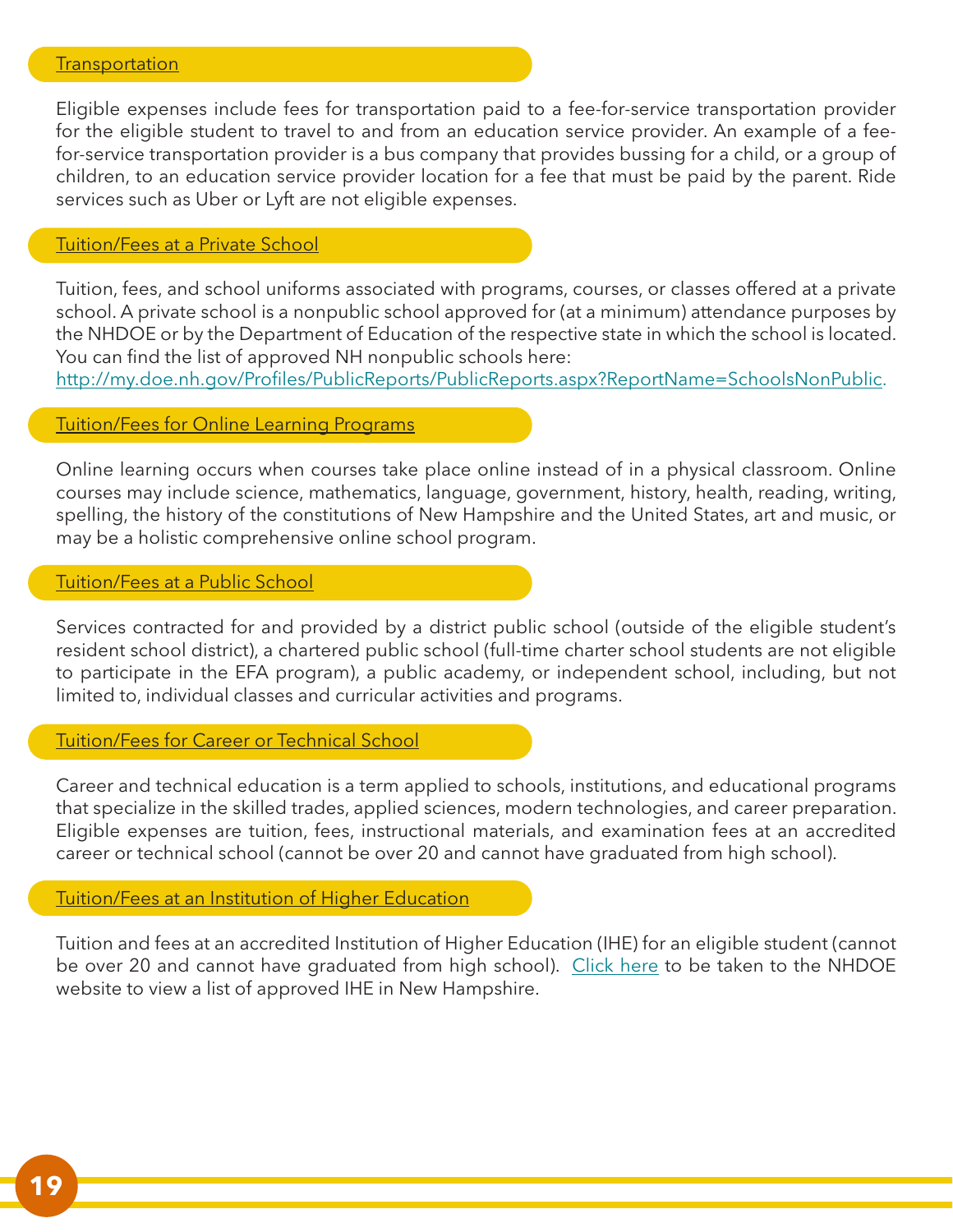## Tuition/Fees for Summer Education Programs & Specialized Education Programs

Tuition, fees and instructional materials for summer education programs and specialized education programs: Specialized education focuses on specific tasks that are appropriate for accomplishing a particular career. A specialized education program is generally found at a vocational or trade school that offers courses for a particular career, such as cosmetology, finish carpentry, or medical assisting. Training that goes along with the specialized education program offers focused, intensive instruction that is most often delivered by experienced professionals who work in the target career.

## **Tutoring Services**

Tutoring services provided by a certified/accredited individual or a tutoring facility in the core knowledge domains that include science, mathematics, language, government, history, health, reading, writing, spelling, the history of the constitutions of New Hampshire and the United States, and an exposure to and appreciation of art and music.

## **Refunds**

EFA funds shall not be refunded, rebated, or shared with a parent, guardian or EFA student in any manner. Any refund or rebate for goods or services purchased with EFA funds shall be credited directly back to the scholarship organization and/or to the digital wallet provider and the respective EFA account within 30 days.

## **Prohibited Use of EFA Funds**

- **•** Paying for the Parent or Guardian's time
- live animals
- Cell phones or cell phone plans
- Food or housing for live animals
- **Gas or electric powered tools and farm equipment**
- **In-ground or above-ground swimming pools**
- Blades or knives or items with blades or knives
- Theme-park admissions or annual passes
- Family memberships to gyms, YMCAs, or other facilities
- Pool tables
- Household items and furniture, including kitchen appliances and cookware
- Jacuzzis
- **Bouncy houses**
- Inflatable slides
- **•** Trampolines larger than those for an individual
- Ride services such as Uber or Lyft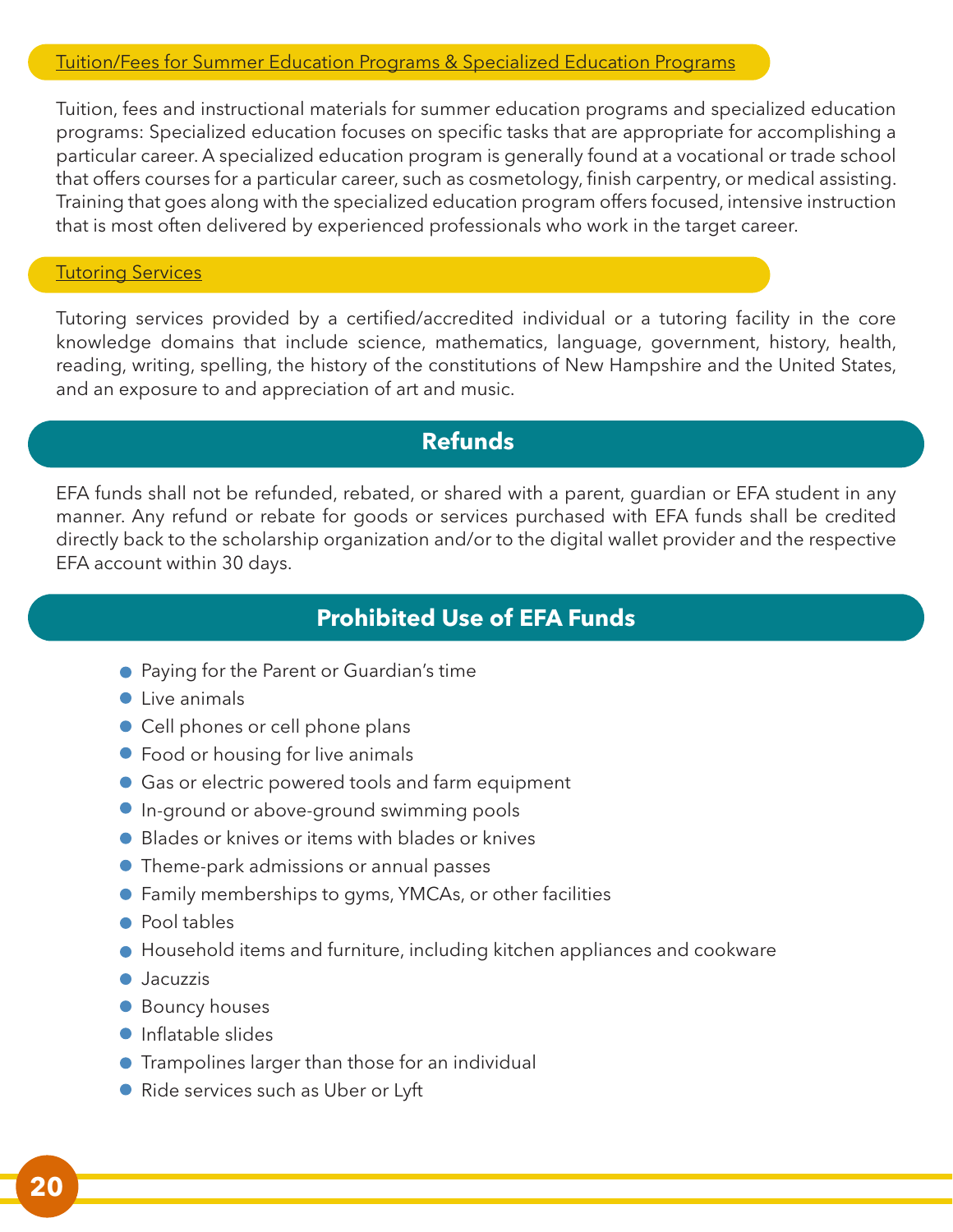## **Medical Certification of Disability Under 34 CFR 300.8 Education Freedom Account Program**

Children's Scholarship Fund, 89 South St., Concord, NH 03301

*Note: Only medical professionals licensed to practice in any state in the United States are authorized to certify this form. While staff of the medical practice associated with the medical professional certifying the form may assist in its completion, the medical professional is responsible for the accuracy of the form's content. Failure to fully and accurately complete this form, including all applicable signatures, may result in the form being found insufficient.*

## **Part 1: Applicant Information**

I certify that I have examined the following applicant /child.

| (Last Name)                                                   | (First Name) | (Middle Name, if any)                                                                                                                                               |
|---------------------------------------------------------------|--------------|---------------------------------------------------------------------------------------------------------------------------------------------------------------------|
|                                                               |              |                                                                                                                                                                     |
| (Month)                                                       | (Day)        | (Year)                                                                                                                                                              |
|                                                               |              |                                                                                                                                                                     |
| (Last Name)                                                   | (First Name) | (Middle Name, if any)                                                                                                                                               |
|                                                               |              |                                                                                                                                                                     |
|                                                               |              |                                                                                                                                                                     |
|                                                               | (State)      | (Zip Code)                                                                                                                                                          |
| <b>Part 2: Medical Professional Information</b>               |              |                                                                                                                                                                     |
|                                                               |              |                                                                                                                                                                     |
|                                                               |              | (First Name)                                                                                                                                                        |
|                                                               |              |                                                                                                                                                                     |
|                                                               |              |                                                                                                                                                                     |
|                                                               | (Address)    |                                                                                                                                                                     |
|                                                               | (State)      | (Zip Code)                                                                                                                                                          |
|                                                               |              |                                                                                                                                                                     |
|                                                               |              |                                                                                                                                                                     |
| Date $\_\_\_\_\_\_\_\_\_\_\_\_\_\_\_\_\_\_\_\_\_\_\_\_\_\_\_$ |              |                                                                                                                                                                     |
|                                                               |              |                                                                                                                                                                     |
|                                                               |              | (Address)<br>(Last Name)<br>Medical Professional Business Address<br>Date and location you first examined the applicant regarding the condition(s) listed in Part 3 |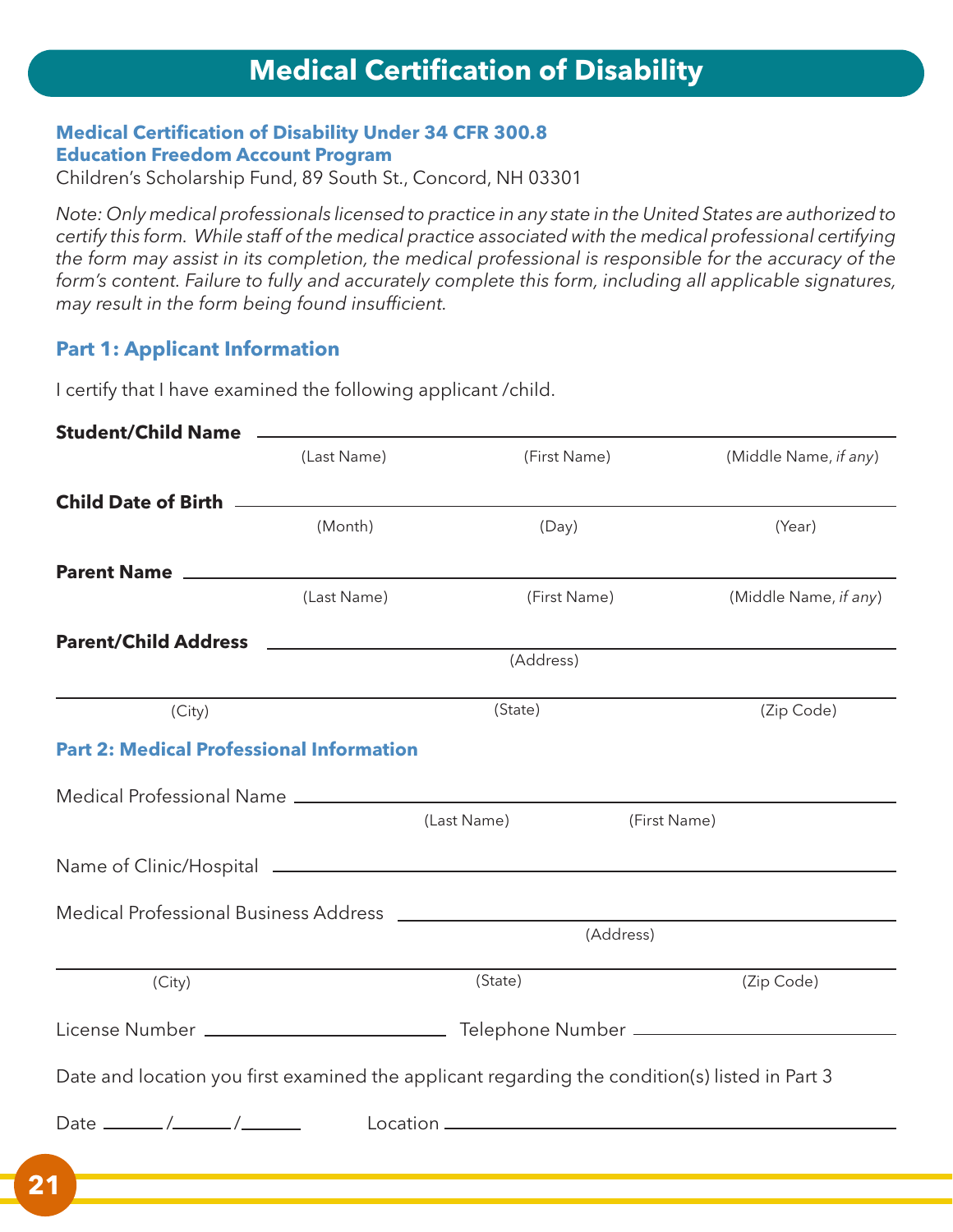## **Part 3: Information about Applicant /Child Disability**

*Check one (1) Primary:*

- \_\_\_ Autism
- Deaf-blindness
- \_\_\_ Deafness
- \_\_\_ Developmental Delay
- \_\_\_ Emotional Disturbance
- \_\_\_ Hearing Impairments
- \_\_\_ Intellectual Disability
- \_\_\_ Multiple Disabilities
- \_\_\_ Orthopedic Impairment
- \_\_\_ Other Health Impairments
- \_\_\_ Specific Learning Disability
- Speech-Language Impairments
- Traumatic Brain Injury
- \_\_\_ Visual Impairments

## *Optional, check one (1) secondary:*

- \_\_\_ Autism
- Deaf-blindness
- \_\_\_ Deafness
- \_\_\_ Developmental Delay
- \_\_\_ Emotional Disturbance
- \_\_\_ Hearing Impairments
- \_\_\_ Intellectual Disability
- \_\_\_ Multiple Disabilities
- \_\_\_ Orthopedic Impairment
- \_\_\_ Other Health Impairments
- \_\_\_ Specific Learning Disability
- \_\_\_ Speech-Language Impairments
- \_\_\_ Traumatic Brain Injury
- Visual Impairments

All medical professionals must attest to the certification below. Failure to do so will result in the form being deemed invalid.

I certify, under penalty of perjury under the laws of the United States of America, that the information on this form is true and correct.

Licensed Medical Professional Signature

Date of Signature / /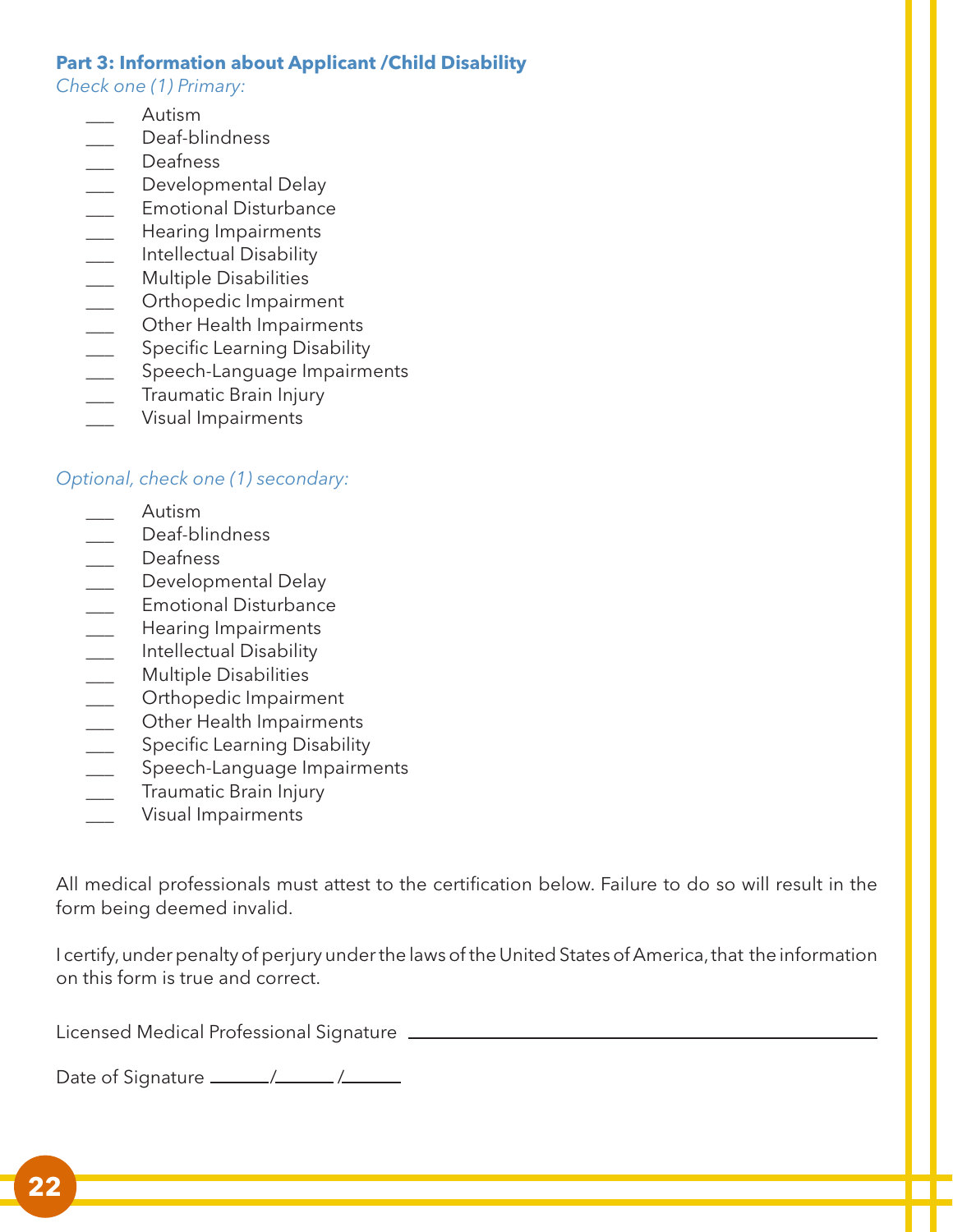# **How to Withdraw a Student from the EFA Program**

#### **Withdrawal Form Education Freedom Account Program**

Children's Scholarship Fund, 89 South St., Concord, NH 03301

|  |  | <u> 1989 - Andrea Stadt Britain, amerikansk politik (* 1989)</u> |  |  |  |
|--|--|------------------------------------------------------------------|--|--|--|
|  |  |                                                                  |  |  |  |
|  |  |                                                                  |  |  |  |
|  |  |                                                                  |  |  |  |

## **Reason for Withdrawal**

*(Check One)*

\_\_Student transferred to NH public school (including public academies and charter schools).

\_\_Student transferred to a NH state operated public institution such as prison or juvenile institution.

\_\_ Student moved out of state

\_\_Student transferred to a home education program not using EFA funds.

\_\_Student transferred to a non-public school, either within New Hampshire or outside of New Hampshire not using EFA funds.

## **Direction for Use of Roll Over Funds**

*(Check One)*

I (parent name) \_\_\_\_\_\_\_\_\_\_\_\_\_\_\_\_\_\_\_\_\_\_\_ do hereby withdraw my child from the EFA program and authorize my student (name) [2001] (see SEFA account shall be dissolved.

I wish my child's EFA account closed and the roll over funds be forfeited.

I wish my roll over funds to continue to be available until expended.

## **Parent Signature**

Date \_\_\_ /\_\_\_ /\_\_\_\_

\*the rolled-over EFA account funds may continue to be utilized, even if the student is attending a public school and no longer participating in the program, or until the former EFA student graduates high school.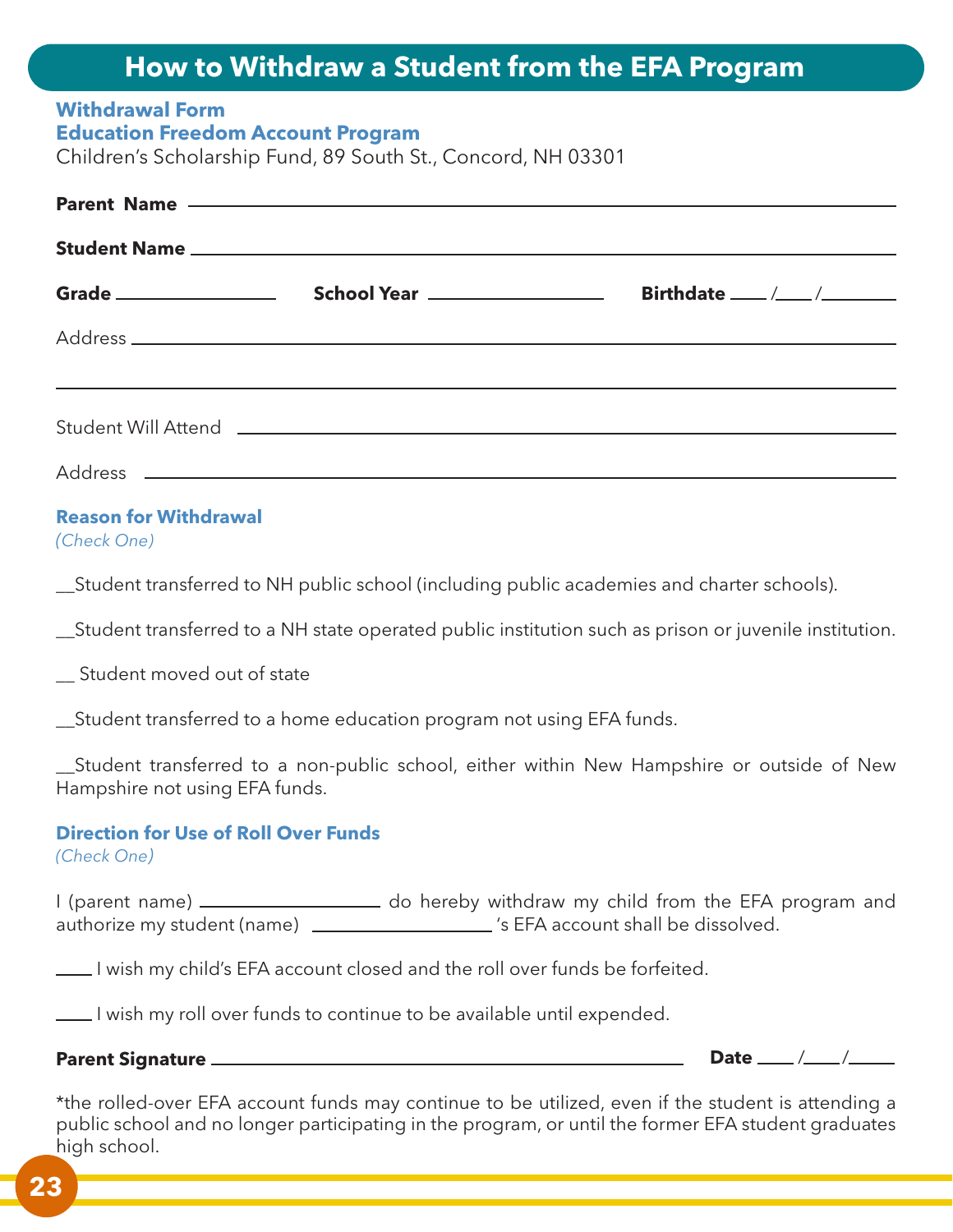## **Appendix**

#### **Definitions**

"State Adequate education grant" means the grant calculated under RSA 198:41.

"Curriculum" means the lessons and academic content taught in a specific course, program, or grade level.

"Education freedom account" or "EFA" means the account to which funds are allocated by the scholarship organization to the parent of an EFA student in order to pay for qualifying education expenses to educate the EFA student under this chapter.

"Education service provider" means a person or organization that receives payments from education freedom accounts to provide educational goods and services to EFA students.

"Eligible student" means a resident of this state who is eligible to enroll in the student's resident public elementary or secondary school and whose annual household income at the time the student applies for the program is less than or equal to 300 percent of the federal poverty guidelines as updated annually in the Federal Register by the United States Department of Health and Human Services under 42 U.S.C. section 9902(2). No income threshold need be met in subsequent years, provided the student otherwise qualifies. Students in the special school district within the department of corrections established in RSA 194:60 shall not be eligible students.

"EFA student" means an eligible student who is participating in the EFA program.

"Full-time" means more than 50 percent of instructional time.

"Scholarship organization", means a scholarship organization approved under RSA 77:G, that administers and implements the EFA Act.

"Parent" means a biological or adoptive parent, legal guardian, custodian, or other person with legal authority to act on behalf of an EFA student.

Parent and Education Service Provider Advisory Commission

I. There is an established parent and education service provider advisory commission to assist the scholarship organization by providing recommendations about implementing, administering, and improving the EFA program.

II. The commission shall consist of 7 members who shall be parents of EFA students or education service providers and shall represent no fewer than 4 counties in the state. The members shall be appointed by the director of the scholarship organization and serve at the director's pleasure for one calendar year after which they may be reappointed. The director of the scholarship organization, or designee, shall serve as a non-voting chairperson of the commission. The commissioner of the department of education, or designee, shall serve as a non-voting member of the commission.